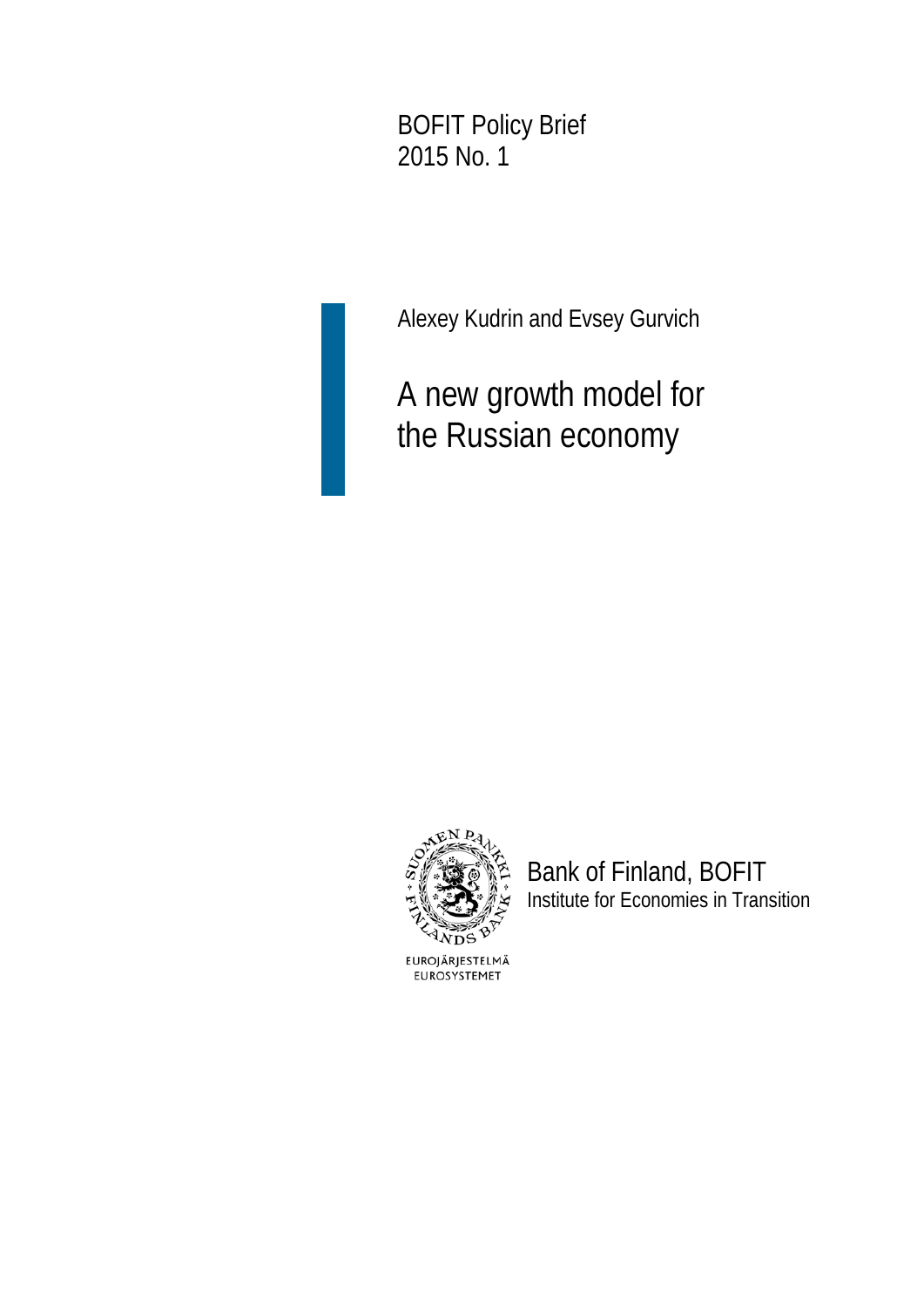#### BOFIT Policy Brief Editor-in-Chief Iikka Korhonen

BOFIT Policy Brief 1/2015

Alexey Kudrin and Evsey Gurvich: A new growth model for the Russian economy

26.2.2015 ISSN 2342-205X (online)

Bank of Finland BOFIT – Institute for Economies in Transition PO Box 160 FIN-00101 Helsinki

Phone: +358 10 831 2268 Fax: +358 10 831 2294

Email: bofit@bof.fi Website: www.bof.fi/bofit\_en

The opinions expressed in this paper are those of the authors and do not necessarily reflect the views of the Bank of Finland.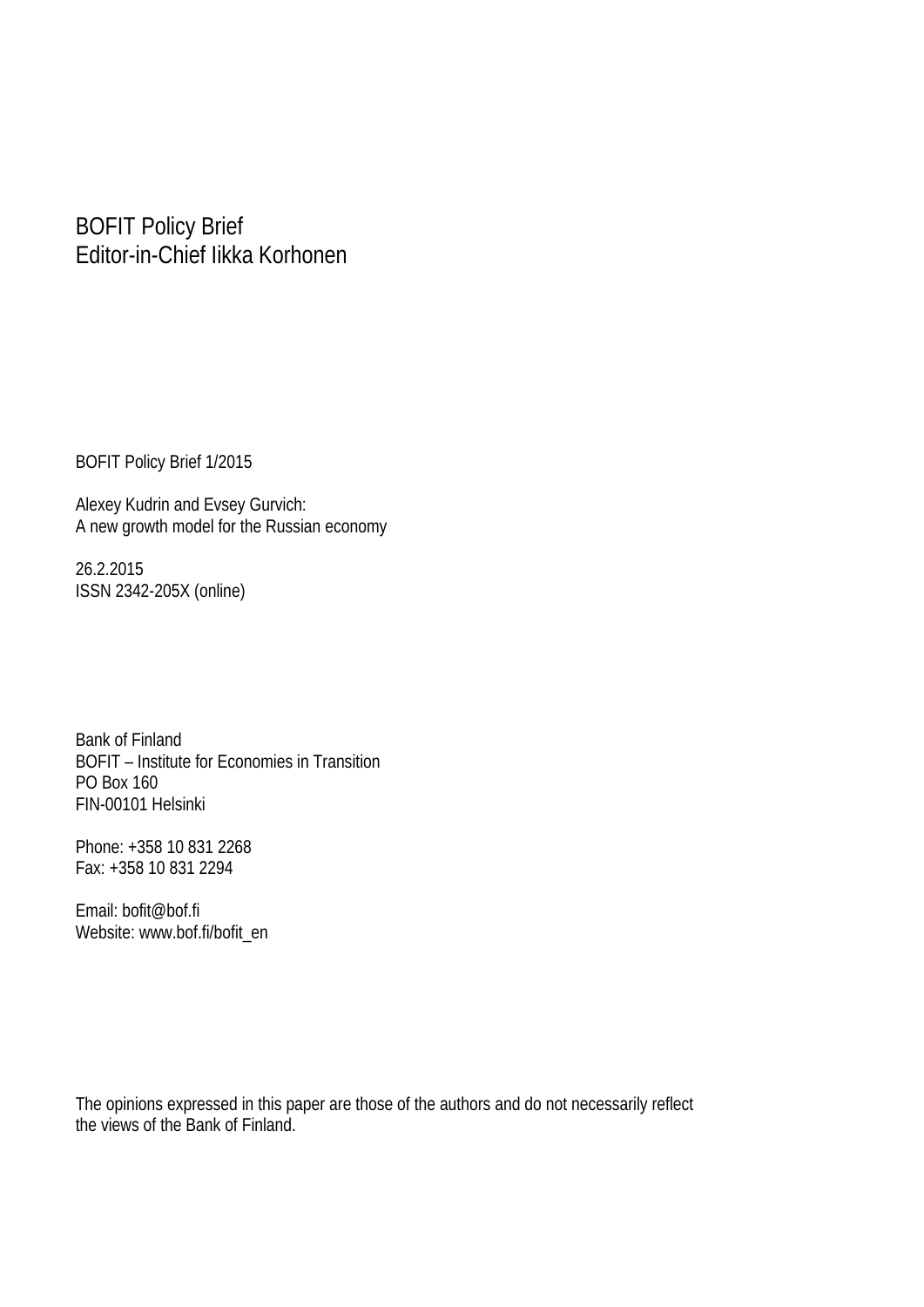### Contents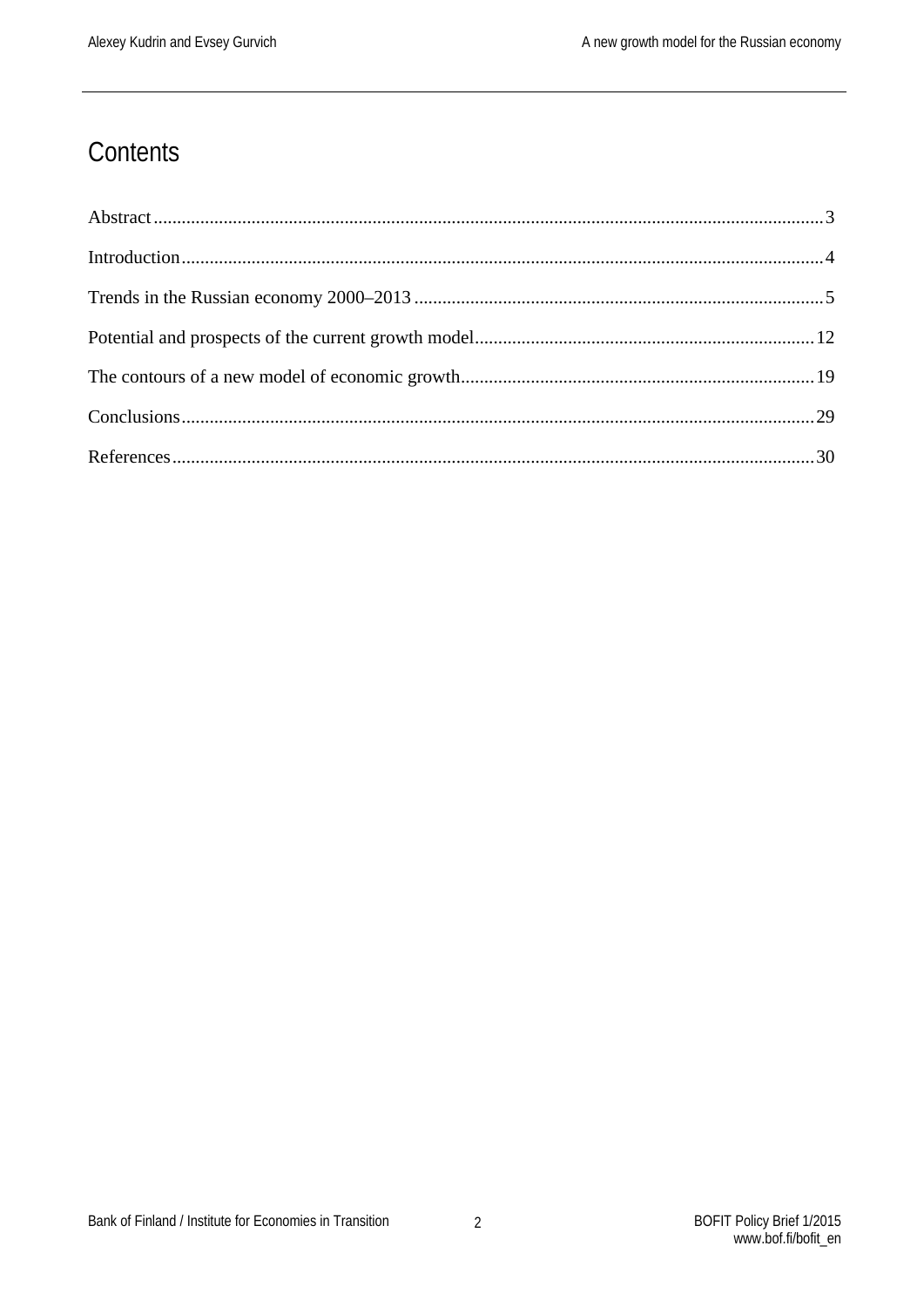#### Alexey Kudrin and Evsey Gurvich

# A new growth model for the Russian economy

## <span id="page-3-0"></span>**Abstract**

The slowdown of the Russian economy is due to chronic factors and cannot be cured by simple fixes such as relaxing monetary or fiscal policy. The biggest impediment to growth in Russia's case is the weak market environment, evidenced foremost by the dominance of state-owned enterprises and quasi-government companies. Strong incentives for business and public administration to enhance efficiency are required. The key policy objectives necessary to move Russia away from its current model based on imported growth to a new growth model are laid out in this analysis.

Keywords: growth model, oil and gas revenues, soft budget constraints, incentives for growth.

JEL: E6, H11, O1, O4, P4.

**Alexei Leonidovich Kudrin**, Candidate of Economic Science, Professor at St. Petersburg State University (St. Petersburg).

**Evsey Tomovich Gurvich**, corresponding author. Candidate of Physics and Mathematical Science, Head of Economic Expert Group (Moscow). Email: [egurvich@eeg.ru.](mailto:egurvich@eeg.ru)

This article first appeared in Russian in the journal Voprosy Ekonomiki No. 12, 2014.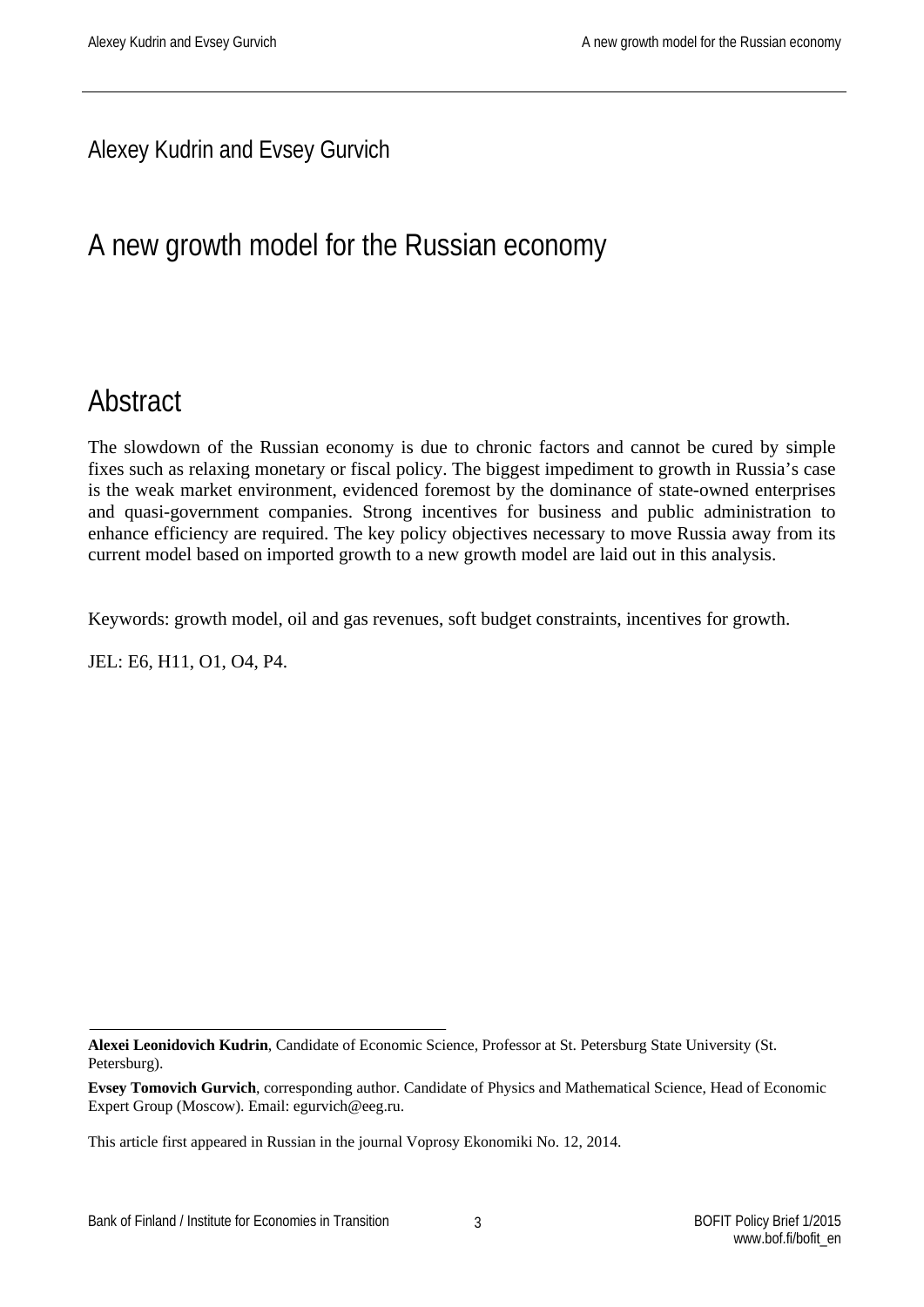### <span id="page-4-0"></span>**Introduction**

The Russian economy displayed remarkable dynamism between the financial crises of 1998 and 2009. The period from 2000 to 2008 saw an increase of 83 % in real GDP, while labour productivity climbed more than 70 % and fixed capital spending doubled in real terms. In 2000, per capita GDP measured in terms of purchasing power parity (PPP) was just \$9,300, or about 25 % above the world average. By 2008, this indicator had risen to \$21,600, 78 % above the world average. Russia's contribution to the world economy (at the current exchange rate) more than quadrupled in this period (from 0.6 % to 2.7 %). Russia's citizens enjoyed substantial improvements in their economic welfare, with a 340 % gain in real wages and a 280 % increase in real pensions.

This extremely successful episode (at least by formal economic indicators) lasted nearly a decade. From 2000 to 2008, annual GDP growth averaged 6.9 %, while in the post-crisis period (2009–2013) growth slowed to around 1.0 %. Of course, post-crisis growth rates around the world were lower than before the crisis, and even oil-producing countries suffered, but not as much as Russia (see Table 1). Russian growth deteriorated not only in absolute terms, but the country slipped badly in relative terms, too, moving from the second decile of fastest growing economies in the world to the eighth decile.

| Country group or country                 | 2000-2008 | 2009-2013 |
|------------------------------------------|-----------|-----------|
| World                                    | 4.3       | 3.2       |
|                                          |           |           |
| Developing and emerging market economies | 6.5       | 5.3       |
| China                                    | 10.4      | 8.9       |
| Russia                                   | 6.9       | 1.0       |
| India                                    | 6.7       | 7.0       |
| U.A.E                                    | 6.2       | 2.2       |
| Venezuela                                | 4.4       | 1.2       |
| South Africa                             | 4.2       | 1.9       |
| Brazil                                   | 3.7       | 2.7       |

Table 1 Average annual rates of growth in pre-crisis and post-crisis periods, %

Source: Calculations based on IMF data (IMF, 2014).

The slowdown caught both the Russian government and analysts off guard. As late as mid–2012, official forecasts still predicted a 13 % increase in GDP during 2013–2015. But the recent IMF projection, produced in October 2014 – i.e. before oil prices dropped by half – predicted growth of just 2% for the period.

One can also specify objective signs of deterioration in the prospects for the Russian economy. Growth in fixed assets fell to less than a tenth from 13 % per year in the pre-crisis period to 1 % post-crisis. The net inflow of private capital recorded on the eve of the crisis was replaced by a steady outflow of capital. Some \$285 billion left the country in 2009–2013.

The government took measures to stimulate growth, but failed to give a clear explanation for why the economy had slowed in the first place. Without an answer, in our view, it is impossible to escape the stagnation on the brink of a recession that our economy is facing following the oil price stabilization. There is no silver bullet to cure every disease; rather the course of treatment prescribed depends on what is ailing the patient. Moreover, measures appropriate in some situations may have the opposite effect in other circumstances. In the following analysis, we attempt to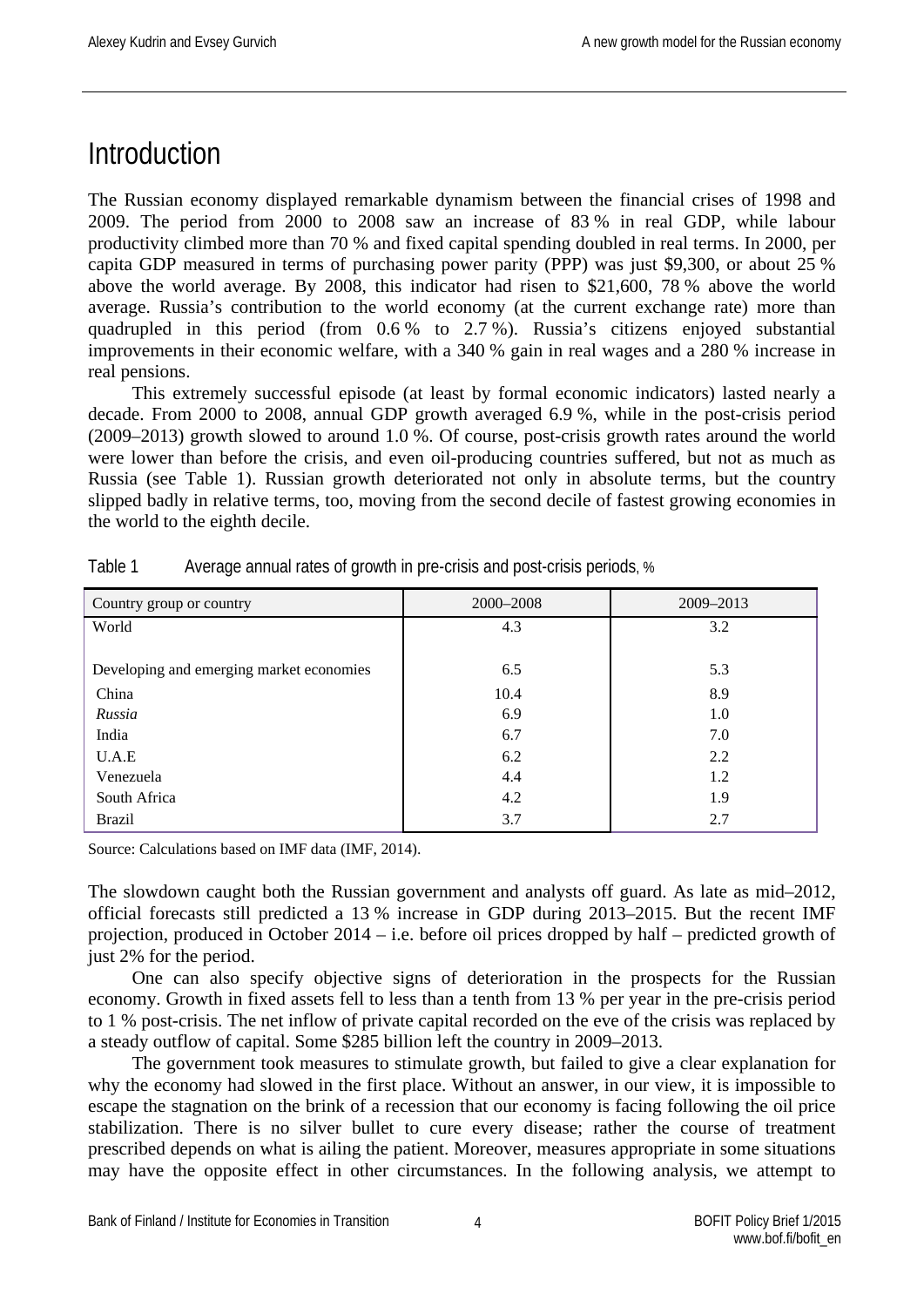identify the reasons for the sharp economic slowdown of the Russian economy and what can be done, not just to alleviate the situation, but make qualitative and lasting changes for the better.

# <span id="page-5-0"></span>Trends in the Russian economy 2000–2013

What were the drivers of growth in the Russian economy during the pre-crisis period, and why did those drivers stop working after the 2009 crisis? Table 2 presents the growth rates of various demand components of GDP. First of all, we note that in the pre-crisis period, growth in domestic demand for both investment and consumption exceeded GDP growth. The volume of exports grew at about the same rate as GDP overall. Regarding sources of growth, our economy looks strikingly different from, say, China or other rapidly developing countries in Southeast Asia, where exports constitute the main engine of growth.

|                               | Change for the period |               | Average growth rates |           |
|-------------------------------|-----------------------|---------------|----------------------|-----------|
|                               | 2000-2008             | $2009 - 2013$ | 2000-2008            | 2009-2013 |
| <b>GDP</b>                    | 82.5                  | 5.3           | 6.9                  | 1.0       |
| Domestic demand               | 134.7                 | 7.8           | 9.9                  | 1.5       |
| Final consumption expenditure | 102.6                 | 16.0          | 8.2                  | 3.0       |
| <b>Households</b>             | 145.3                 | 20.9          | 10.5                 | 3.9       |
| Gross capital formation       | 343.8                 | $-12.6$       | 18.0                 | $-2.7$    |
| Gross fixed capital formation | 199.9                 | 5.1           | 13.0                 | 1.0       |
| Exports of goods and services | 93.6                  | 8.0           | 7.6                  | 1.6       |
| Imports of goods and services | 433.4                 | 18.8          | 20.4                 | 3.5       |

| Table 2 |                                                     |  |
|---------|-----------------------------------------------------|--|
|         | Real growth of aggregate final demand components, % |  |

Source: Calculations based on Rosstat data.

Closer analysis shows that export earnings were also a source of growth for the Russian economy. They were not due to increasing export volumes, but rather to the "happy chance" of rising prices of oil, gas and other commodities on the global market. To assess the magnitude of the windfall for the Russian economy due to higher world prices of hydrocarbons, we calculate excess revenues relative to 1999 (prices in constant dollars) for each year of the export-fuelled boom.

In our base year, 1999, the price of Urals blend crude was \$17.20/bbl, a price typical for the 1990s as a whole. The average price in that decade (in constant 1999 dollars) was \$19.60/bbl. With the increase in the price of hydrocarbons, our country received a revenue surplus in 2000–2008 on the order of 5–15 % of GDP (an average of 9.4 % of GDP a year). In the post-crisis period running through 2013, the windfall ranged from 12.5 % to 14.5 % of GDP. The windfall steadily rose from an equivalent of 4 % of GDP starting in 2003 in the years before the crisis. In 2012–2013, the windfall in nominal terms had stabilized and ceased to grow (Figure 1).

The total value of the oil and gas windfall for the 2000–2013 period amounted to \$2.1 trillion (in 2013 dollars). The windfall was \$0.9 trillion for the nine-year pre-crisis period, and \$1.2 trillion for the five post-crisis years. For illustration, consider that the total windfall for the period equals 7.5 times 1999 GDP.

The rise in export income stimulated economic growth primarily by boosting domestic demand through multiple channels. After the 2002 tax reform, the bulk of revenues from oil and gas extraction (70 %) started to be taken into the budget (Gurvich, 2010). In conjunction with the rise in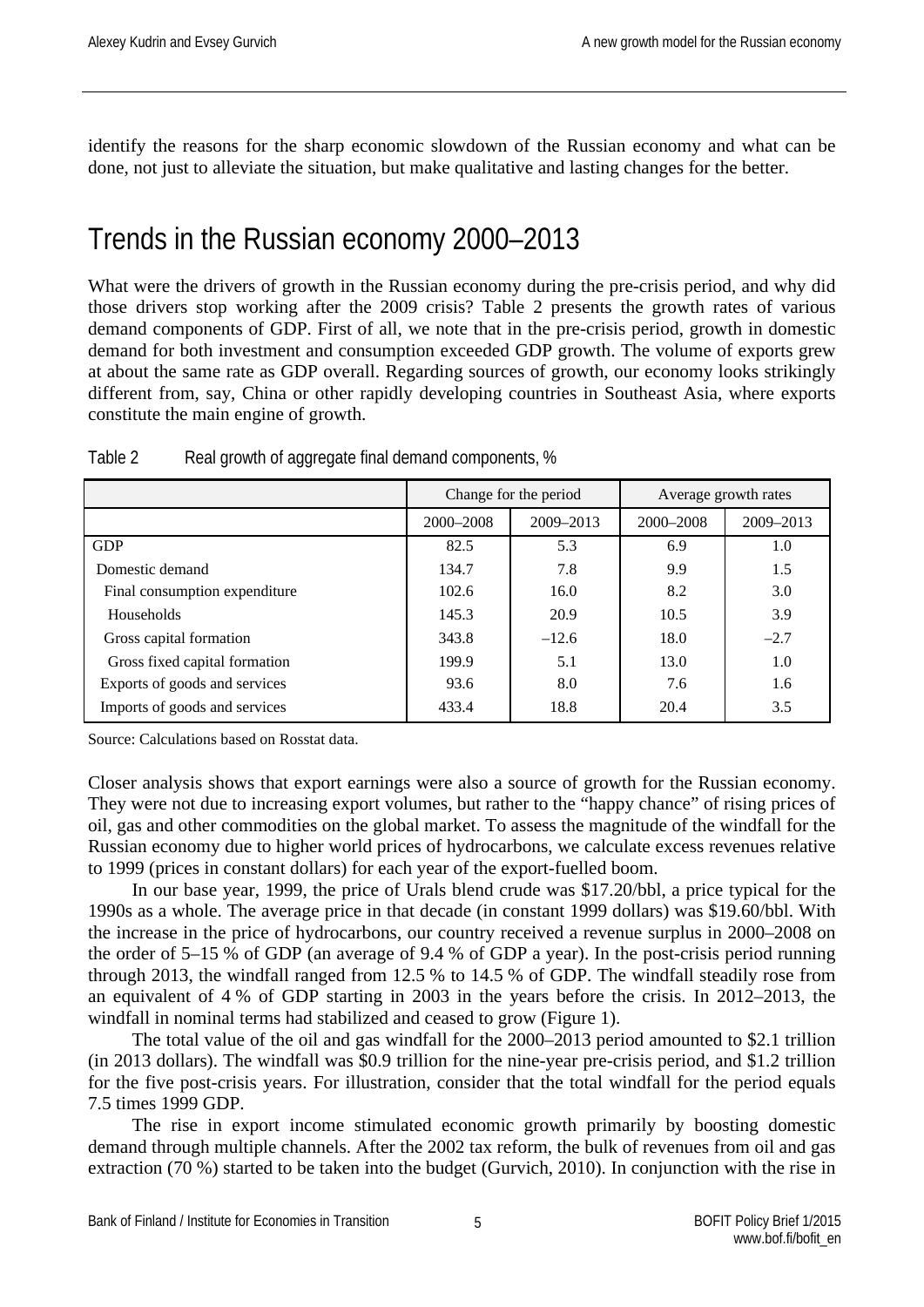hydrocarbon prices, there was a 40-fold nominal increase in oil and gas revenues to the budget (i.e. the natural resource rent collected in the form of extraction fees and various tariffs and taxes) for 2000–2008, or almost eight times in real terms. [1](#page-6-0) This flood of revenue allowed the federal government to reduce taxes in non-primary sectors without compromising the budget system. Total revenues nearly doubled in real terms during this period. The increase in revenues was followed by increases in all forms of public spending. By 2008, the budget resources for fixed capital investment had nearly tripled in real terms. Increases in social spending and public sector wages boosted consumer demand, while the increase in government procurements added to demand for capital goods.



Figure 1 Estimated value of oil & gas windfall

Source: Authors' calculations.

Part of the windfall that remained with producers after taxation went to wage increases, not just in the oil, gas and metals branches, but across the entire economy (Table 3). As a result, real wage growth far outstripped growth in labour productivity (measured as the ratio of the volume of production to total number of employed).

The rise in the price of exports also had a certain positive effect on company profits, which constitute the main source of investment. However, this was not the only channel of positive impact that better terms of trade exerted on investment. Rapid growth of production created expectations of future demand for products, which spurred investment demand (under the accelerator model of investment). This effect concerned, in particular, foreign investors, as in the 2000–2008 period, GDP in dollar terms increased over 8.5 times (!) at an average pace of 27 % a year.

<span id="page-6-0"></span> $1$  To get constant prices, we use the deflator for domestic demand, which, in our view, most accurately reflects the dynamics of domestic prices.  $\overline{a}$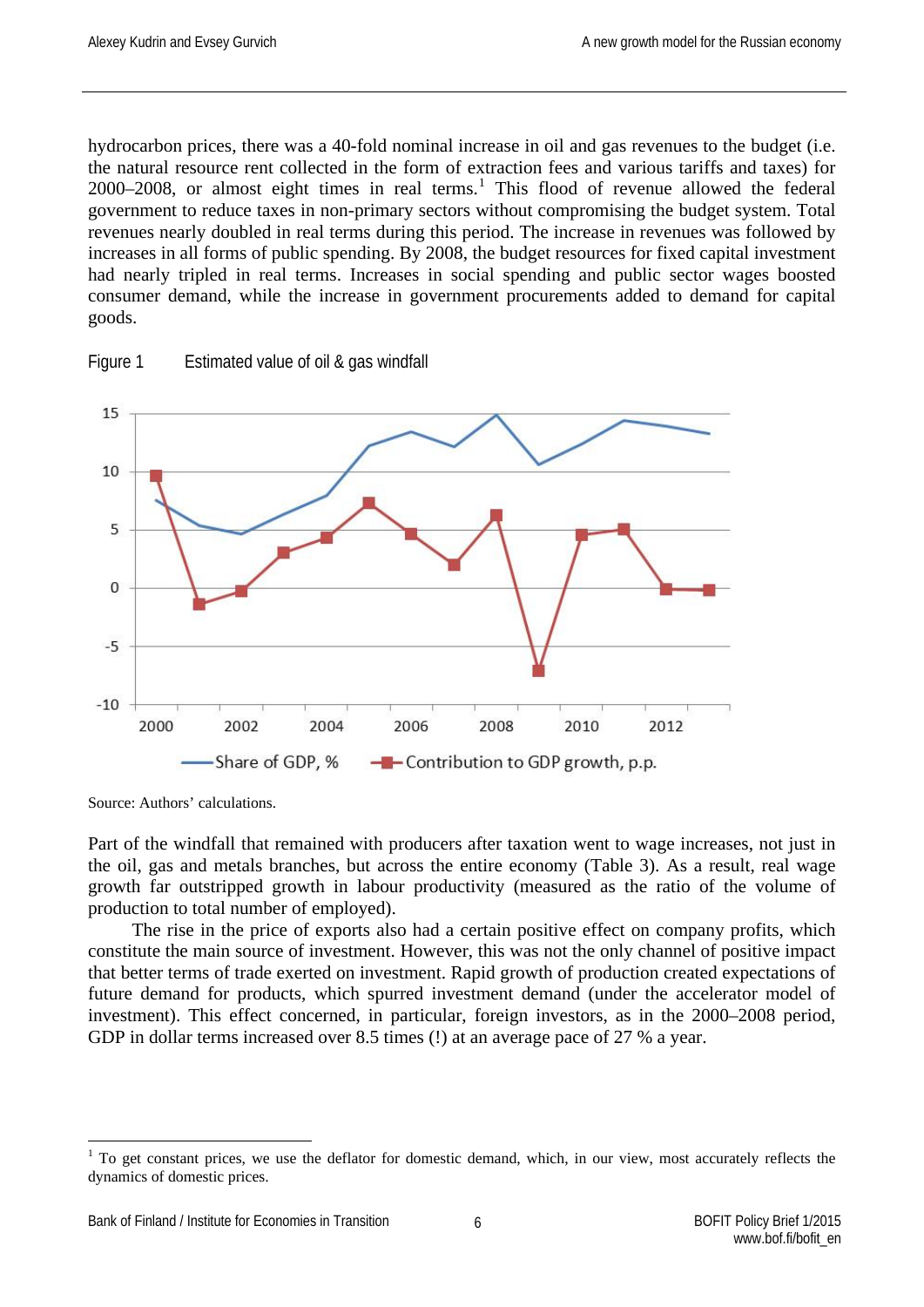| Table 3 |  | Index of real wage growth by sector $(2000 = 100)$ |
|---------|--|----------------------------------------------------|
|         |  |                                                    |

| Sector                                                | 2000-2008 | 2000-2012 |
|-------------------------------------------------------|-----------|-----------|
| Agriculture                                           | 315       | 386       |
| Mining and mineral extraction (includes oil $\&$ gas) | 205       | 229       |
| Manufacturing                                         | 249       | 279       |
| Construction                                          | 258       | 265       |
| Transport and communications                          | 236       | 263       |
| Public administration, national security & defence    | 289       | 355       |
| Education                                             | 335       | 413       |
| Health care                                           | 359       | 417       |

Source: Calculations based on Rosstat data.

Thus, there was a gradual decline in the net outflow of private capital, which in 2006 turned to a net inflow. Gurvich and Prilepskiy (2013) note that, in Russia's case, a 1 % rise in the price of oil in real terms translated to an increase in domestic demand of 0.22 %.

Part of the steady stream of revenue during the oil-fuelled boom of 2000–2008 was set aside to safeguard against overheating of the economy and acceleration of inflation, and also to provide a margin of safety in the event of a slide in oil prices. The accumulated revenues were used to pay off the public debt (which fell from \$161 billion in early 2000 to \$41 billion at the end of 2008) and build up the reserve funds from oil and gas.

In fact, the government pursued countercyclical policies to smooth the effects of fluctuations in the external environment on the Russian economy. It is generally accepted that such policies can significantly reduce the negative impact of macroeconomic volatility on growth (Fatas and Mihov, 2009), and that they can be especially important for oil-producing countries (Kudrin, 2006, 2013; Davis et al., 2003).

This was confirmed by the experience of the crisis period, when much of the Reserve Fund was drained to mitigate the effects of the sharp drop in oil prices. Life-cycle analysis of Russian enterprises shows that, because they face higher macroeconomic volatility than businesses in comparable countries, it impedes diversification of the domestic economy and threatens the survival of young firms (González et al., 2013).

Furthermore, the setting-aside of petrodollars cannot be regarded as a "deduction" from a potential increase in domestic demand. The government, by using oil revenues to reduce external debt and create the Stabilization Fund (later divided into the Reserve Fund and National Welfare Fund), reduced all forms of macroeconomic risk, allowed higher sovereign and corporate credit ratings, and lowered borrowing costs across the board for Russian borrowers, which in turn further stimulated growth.

For 2000–2013 overall, the savings in the form of early repayment of external debt and net savings (after deducting the costs of establishing state corporations, supporting the economy in 2009, etc.) set aside in the oil and gas funds amounted to \$215 billion (2013 US dollars). Thus, *approximately 10 % of the total oil and gas windfall to the economy was set aside, with about 15 % of potential additional revenue withheld from the budget. If the windfall had been completely taken into the general government budget during the period, budget spending would have been about 3.5 % higher.*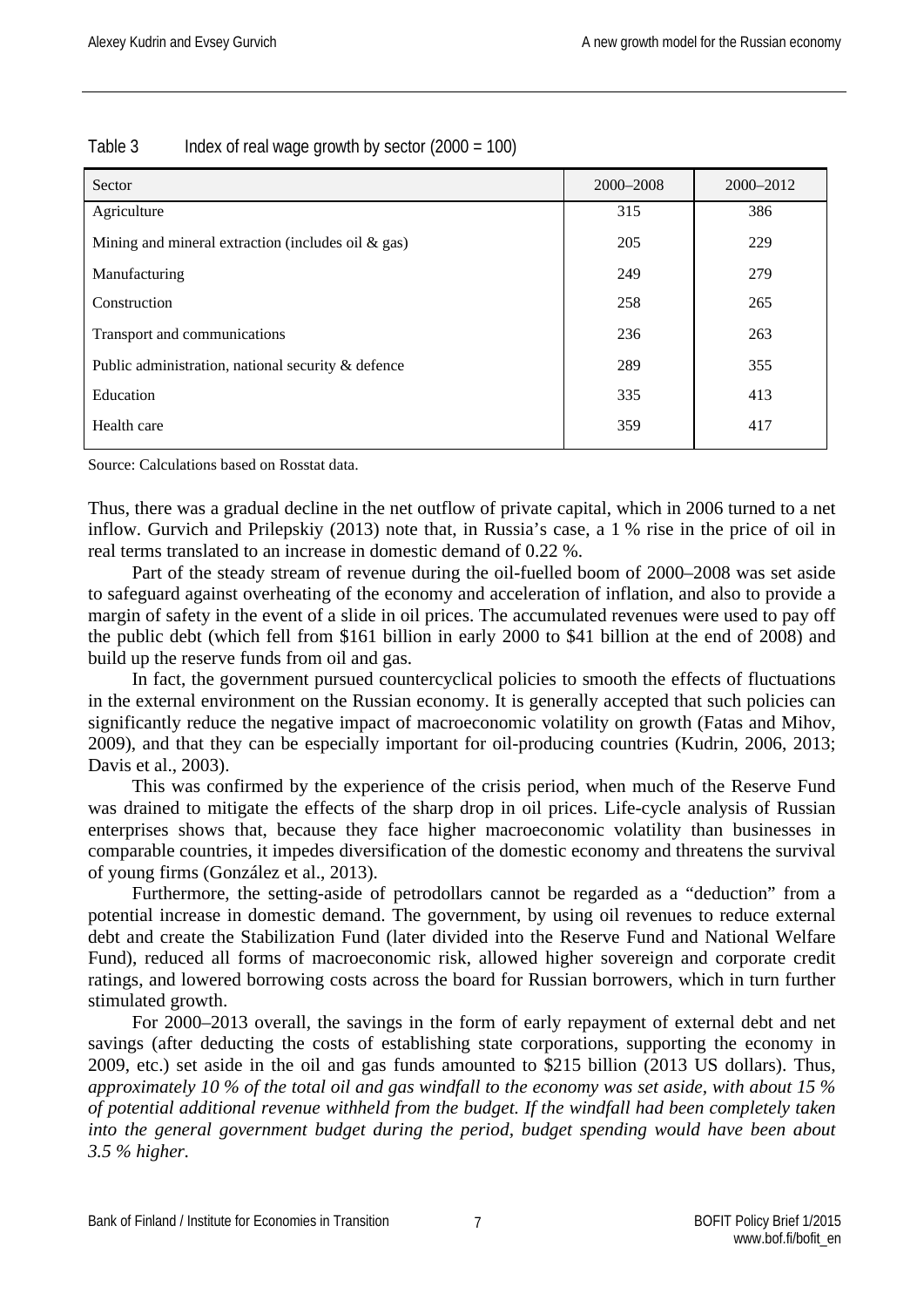It is hard to agree with the argument that this relatively minor fiscal augmentation would have ensured economic diversification, promoted innovation and created a high level of international competitiveness (especially given that state spending for 2000–2013 doubled in real terms). Rather, had the entire windfall been spent, the more probable outcome would have been deteriorating economic performance due to the sharp increase in sensitivity of the economy to shifts in the external growth environment, increasing macroeconomic risks and rising interest rates.

Several other mechanisms also worked to accelerate growth by increasing the availability of financial resources to Russia. First, in the conditions of low benchmark interest rates in the United States and the Eurozone, as well growing financial leverage, capital flows from the developed world to the developing world increased (Fig. 2). In just eight years (2000–2007), net capital inflows to developing and emerging market economies climbed nearly 20 fold!

Second, the Central Bank of Russia's exchange rate policy in an environment of constantly rising oil prices shaped expectations of a stable nominal ruble exchange rate. Foreign borrowing, calculated in ruble terms, was extremely profitable. Under these circumstances, the expansion of the domestic market, due to increases in output and ruble appreciation, increased the attractiveness of the Russian economy for foreign investors. Thus, the massive outflow of capital (11 % of GDP in 1999) reversed course to become a massive inflow (7 % of GDP in 2007).

Other factors also played major roles. In 2006, the Russian government and the CBR lifted almost all restrictions on the capital account (thereby reducing the risk exposure of foreign investors). Russia also established a considerable base of "macroeconomic strength." The budget and current account ran steady surpluses, so there was considerable accumulation of foreign exchange and budgetary reserves, along with a significant reduction in external debt (of course, these achievements were also made possible by high oil prices).



Figure 2 Net capital inflows to developing and emerging market economies (US\$ billion)

Source: IMF, 2014.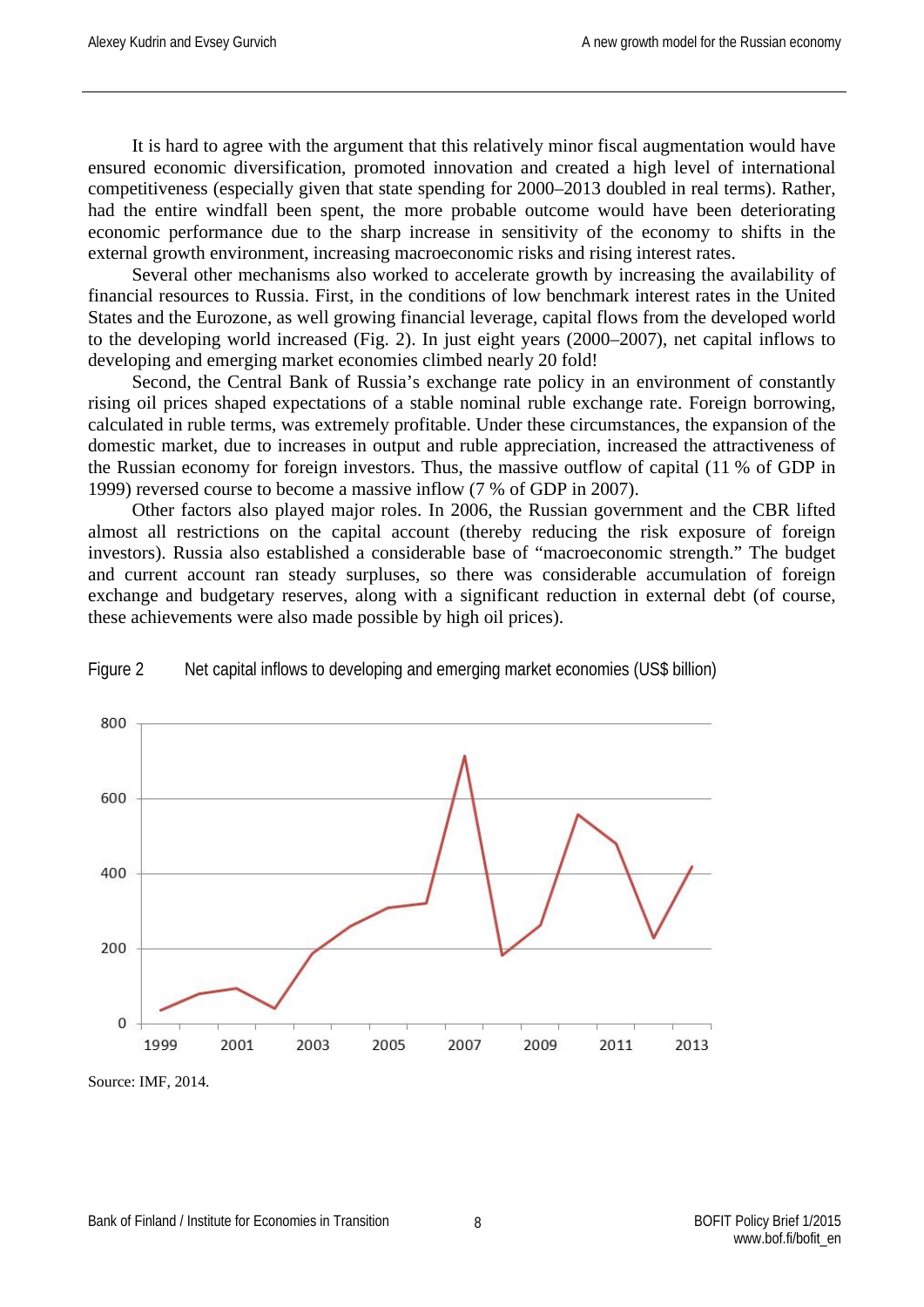In 2007, when foreign capital inflows to Russia peaked, additional investment resources (in comparison with those in 1999) exceeded \$100 billion. The Economic Expert Group (EEG) calculates that in this period a rise of \$1/bbl in the oil prices translated into a \$1 billion increase in net capital inflows into the country.

The huge reversal in private capital flows fuelled a massive credit expansion. Figure 3 shows the growth of the cumulative value of loans granted to legal entities and natural persons that amount to an 11.3-fold increase in real terms during 2000–2008 (or from 10 % to 41 % of GDP). Of course, part of the growth in some parts of the financial sector was a reflection of the fact that these businesses were created virtually from scratch. Thus, the real value of loans to individuals in the pre-crisis period rose by 46 times, an average of 53 % a year!

Figure 4 shows changes in additional resources entering the Russian economy via the two discussed channels (oil price and capital inflows). Although their nature and conditions of how they enter the economy differ significantly, for illustrative purposes they can be added together as a growth factor. Reaching a peak (over \$300 billion) in 2007, additional financial inflows declined slightly and then stabilized at a post-crisis level of about \$250 billion a year.

In addition to considering the impact of oil prices and capital flows on the economy, we should take into account the shaping of investor expectations. This channel is less often discussed, probably because it is more difficult to measure directly. One way of quantifying the effect of expectations we believe is the analysis of the GDP consumption factor "change in inventories."<sup>[2](#page-9-0)</sup> Changes in this indicator reflect changes in expectations of producers about future demand for their products.





Source: Authors' calculations based on CBR data.

<span id="page-9-0"></span><sup>&</sup>lt;sup>2</sup> The difference between gross capital formation and fixed capital formation.  $\overline{a}$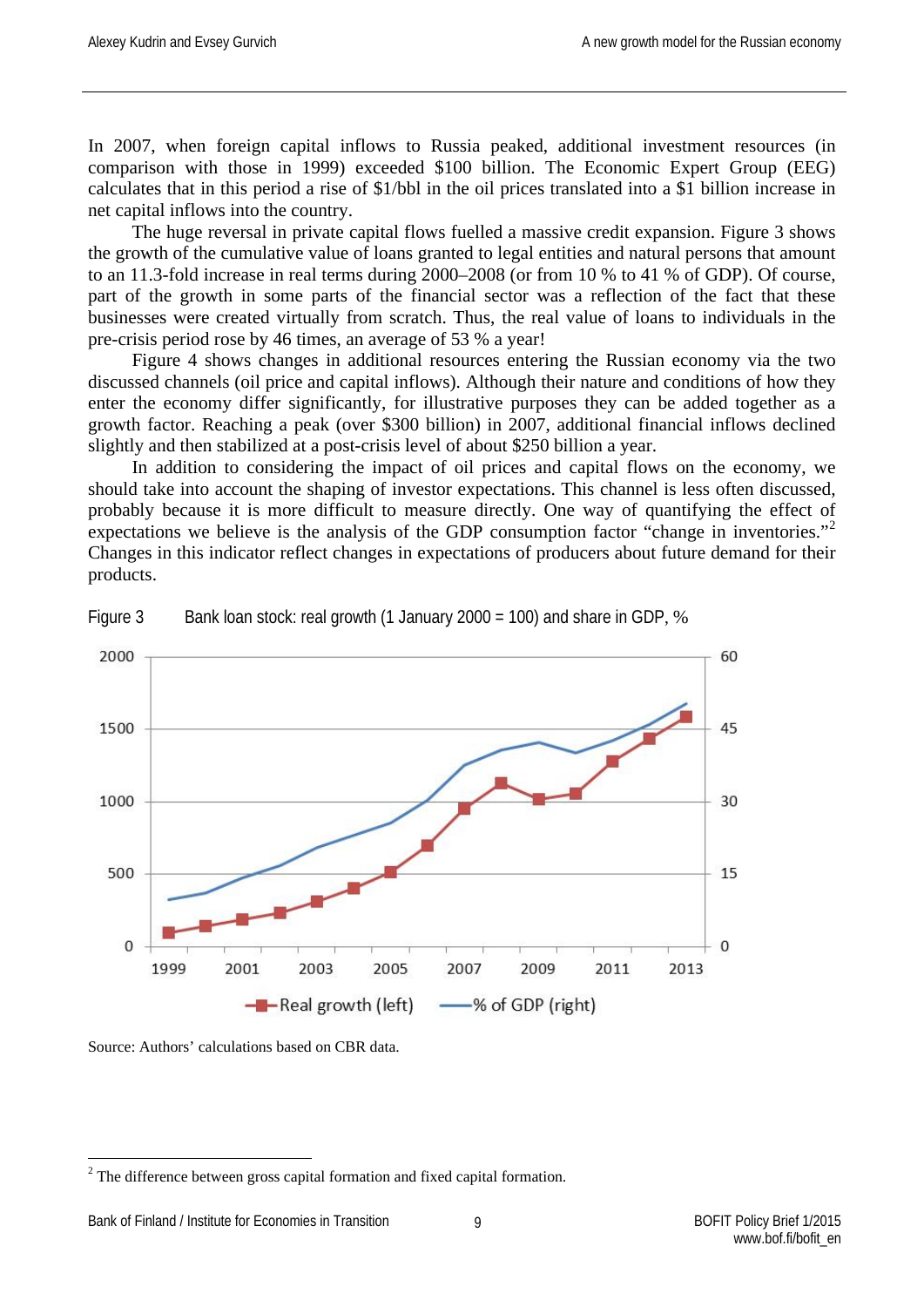

Figure 4 Additional financial inflows to the Russian economy generated by the windfall in constant 2013 dollars (US\$ billion)

Source: Authors' calculations.

Note that in the pre-crisis period average growth in gross capital formation exceeded growth in fixed capital formation by 5 p.p. In contrast, gross capital formation lag fixed capital formation in the post-crisis period by almost 4 p.p. This indicates that in the pre-crisis period, working capital tied up in inventories rose on average considerably faster than output, while in the post-crisis period, inventory growth lagged output growth. In the pre-crisis period, we estimate this component of final demand boosted average GDP growth by 1.1 p.p., and reduced it in the post-crisis period by 0.8 p.p. In other words, there was a shift from "optimistic" expectations with manufacturers increasing their inventories to a "pessimistic" outlook with inventories declining that depressed economic growth by almost two percentage points. The impact of the 2009 crisis, when we see a record decline in output (7.8 %), can be almost entirely attributed to the decline in inventories (otherwise, the decline would have been only 0.5 %).

A number of studies quantitatively estimate the overall impact of oil prices on development indicators of the Russian economy. Most of these studies reach relatively similar results for GDP elasticity with respect to oil prices: i.e. 0.15 (Kuboniwa, 2012), 0.2 (Rautava, 2013) and 0.24–0.25 (Ito, 2008; Korhonen and Ledyaeva, 2010). Suni further reports that the rise in oil prices in 2001– 2006 boosted annual GDP growth by about 2.5 percentage points, which corresponds to an elasticity coefficient of 0.2 (Suni, 2007).

Applying the data from the above assessments to rising oil prices in the pre-crisis period, we estimate that the windfall added 3–3.5 % a year to Russian GDP growth. Thus, from a 6.9 % annual average growth in this period, about half the benefit comes from serendipitous (and steadily improving) conditions in the external environment. Russia's "own" growth, therefore, was about 3.5–4 % a year, compared to 4.3 % a year growth of the world economy. Economic Expert Group calculations put the contribution of the oil market to Russia's growth slightly lower (around 2 % a year), but highlight its significant impact on wage growth. The hypothetical total increase in real wages for 2000–2008, while maintaining constant oil prices and stable capital inflows, amounted to only 50 % – nearly five times less than the actual increase (244 %).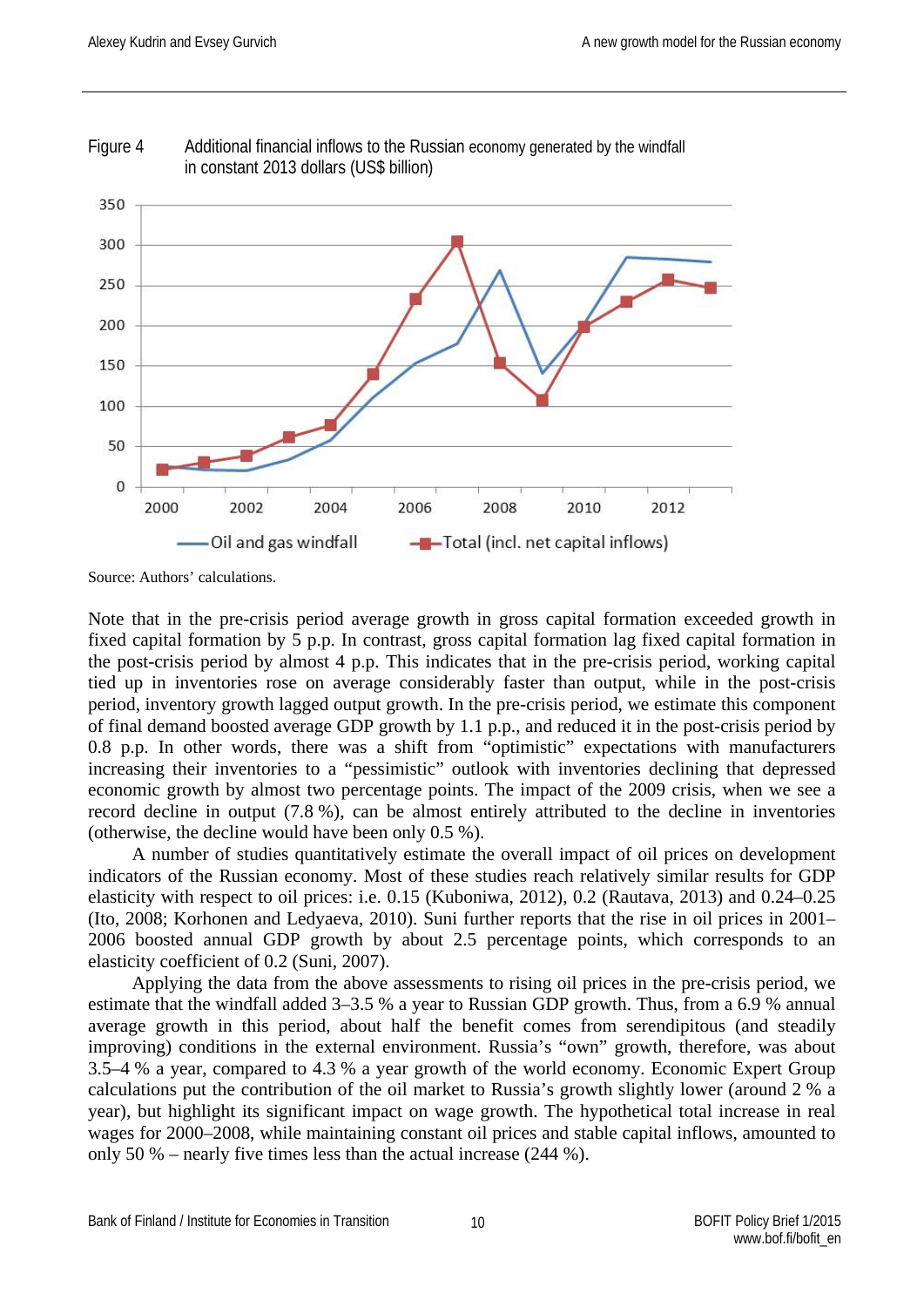The link between the oil and gas windfall and economic growth is apparent in Figure 5. Note that the two trends start to track each other almost perfectly as we approach 2009. While the correlation of windfall gains and GDP growth stands at 0.57 in the pre-crisis period, it rises to 0.93 (!) in the 2009–2013 period.



Figure 5 GDP growth and contribution of oil & gas windfall

Sources: Rosstat, authors' calculations.

Thus, the massive inflow of cash and capital from outside the country served as the main engine of growth of the Russian economy in the pre-crisis period. This allows us to characterize the existing economic mechanism as a "model based on imported growth." Of course, external resources have not determined all growth in output. Some has come from dynamic trends in the world economy (and a corresponding increase in external demand for Russian production), but most likely, the greater contribution has come from the operation of market forces after the end of the transition period and the 1998 financial crisis.

Since the 2009 crisis, however, other factors almost ceased to have any impact, perhaps because of certain negative conditions. These factors include the increased uncertainty in the macroeconomic environment, particularly the volatility of the exchange rate (Rautava, 2013) and the inconsistency of government action on a range of issues (the most striking example being the multiple, unpredictably shifting, decisions on the fate of the funded pillar of the pension system). According to the World Bank, this has led to the "crisis of confidence" among investors (World Bank, 2014).

<span id="page-11-0"></span>As a result, growth appears to have become almost entirely determined by changes in oil and gas revenues.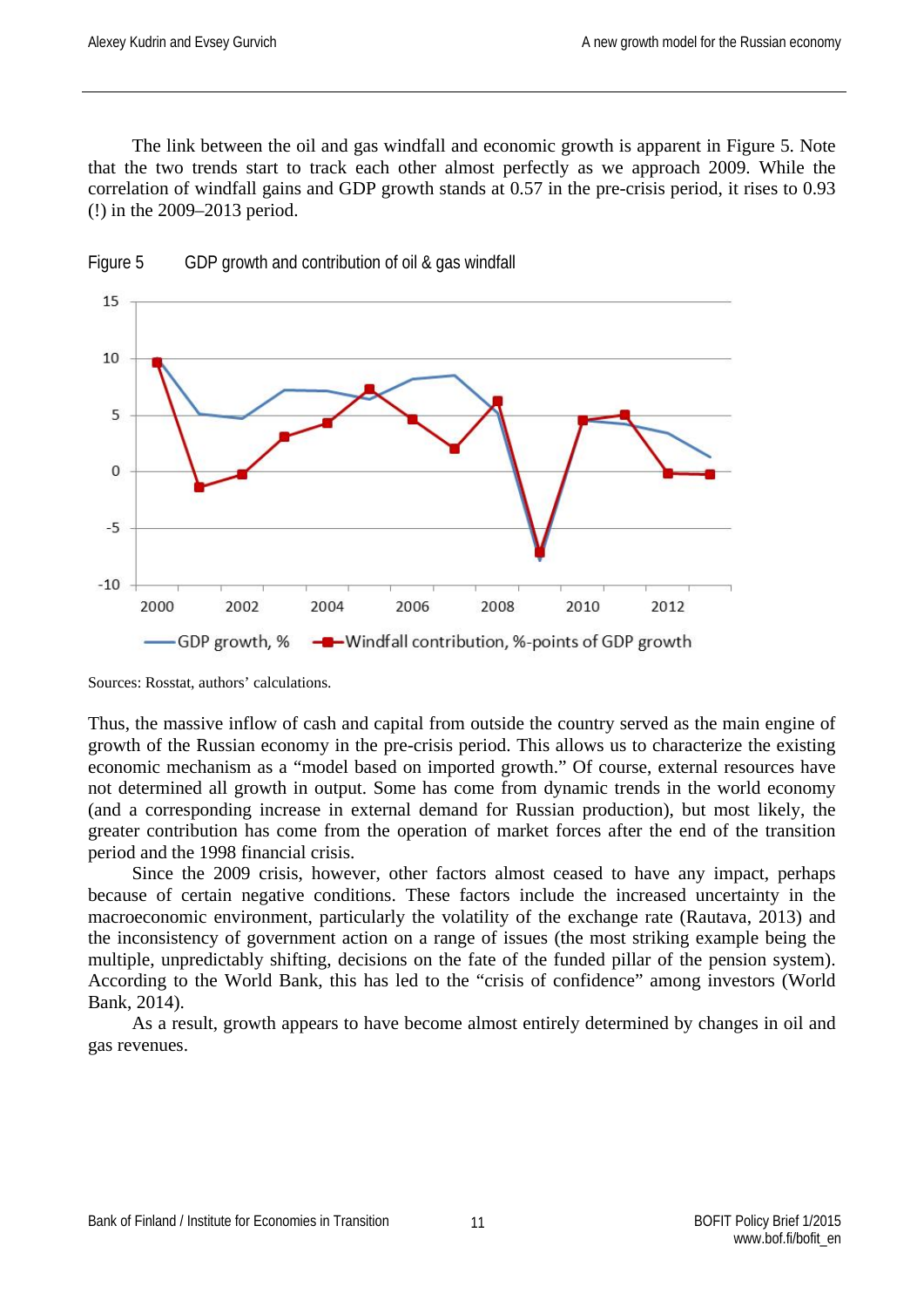## Potential and prospects of the current growth model

We attempt to evaluate the potential of the current model of economic growth by answering two questions. First, could we expect any increase in competitiveness with the present growth model in place? Second, should Russia expect to see a return in the foreseeable future of external conditions that allow the 'imported growth'? To answer the first question, we conduct an additional analysis of the behaviour of government and companies and then consider the achieved results.

As external flows of capital and revenues became the main engine of economic growth, economic policy gradually focused on allocating these resources. In the early 2000s, the reforms were aimed primarily at addressing basic institutional issues (putting into effect new budgetary, tax, labour, and land codes; reforming pension system, electric power sector, and so on) and the creation of an enabling environment for business (implemented through the de-bureaucratization program and reducing the tax burden on the non-primary sector). Thereafter, the trend shifted to increasing government involvement in the economy, with its main lever becoming the distribution of financial resources. Growth came to be supported mainly through creation of state corporations and various development institutions.

This period saw the creation of the Investment Fund to finance major business projects based on public-private partnerships, Agency for Housing Mortgage Lending (AIZhK) to support mortgage lending, and the Russian Venture Company as an element of the national innovation system. The role and scope for activities of Russian Development Bank (VEB) were expanded. In parallel, several state corporations were formed, which in some cases included companies formerly operating (sometimes quite successfully) according to market principles. The large consolidated corporations United Aircraft Corporation (OAK) and United Shipbuilding Corporation (OSK) were formed. At the same time, other decisions were also made (redefining budget powers among various levels of government, monetization of social benefits, etc.), but they did not any longer constitute the main policy line of the government.

The change in the course of economic policy can be illustrated by comparing the two major pension reforms of the 2000s.

The reform of 2002 contained revolutionary institutional changes. It contained a funded pillar, while the insurance component drew on the internationally recognized principle of notional accounts linking the size of the pension to labour contributions of the employee throughout his or her working career, etc. In contrast, the reform of 2010 was almost entirely confined to boosting pensions: a 30 % indexation of base pension, and higher pension entitlements from work during the Soviet period (up to 1991). At the same time, no attempt was made to improve the efficiency of the pension system or provide relevant incentives.

The intention to support development of certain types of economic activities in practice meant providing some form of financial benefit. Broad-based pre-tax relief in 2012 amounted to 2.9 % of GDP.<sup>[3](#page-12-0)</sup> Add to this figure (which only takes into account direct benefits) the many forms of indirect subsidy. Thus, the use of lower export duties on petroleum products in fact reduced the tax burden on oil refiners. But such policies often had the opposite effect, allowing the receiver of the subsidy to survive successfully without modernizing (Gurvich, 2010). It preserved the long-persisting and deep technology gap of domestic refining capacity, which, according to the Institute for Energy Strategy, for 2007–2010 had an average refinery yield of 73 % for Russia compared to 92 % for OPEC countries.

 $\overline{a}$ 

<span id="page-12-0"></span> $3$  "The main directions of tax policy of the Russian Federation for 2015 and the 2016 and 2017 planning period." [www.minfin.ru/common/upload/library/2014/07/main/ONBP\\_2015-2017.pdf](http://www.minfin.ru/common/upload/library/2014/07/main/ONBP_2015-2017.pdf) .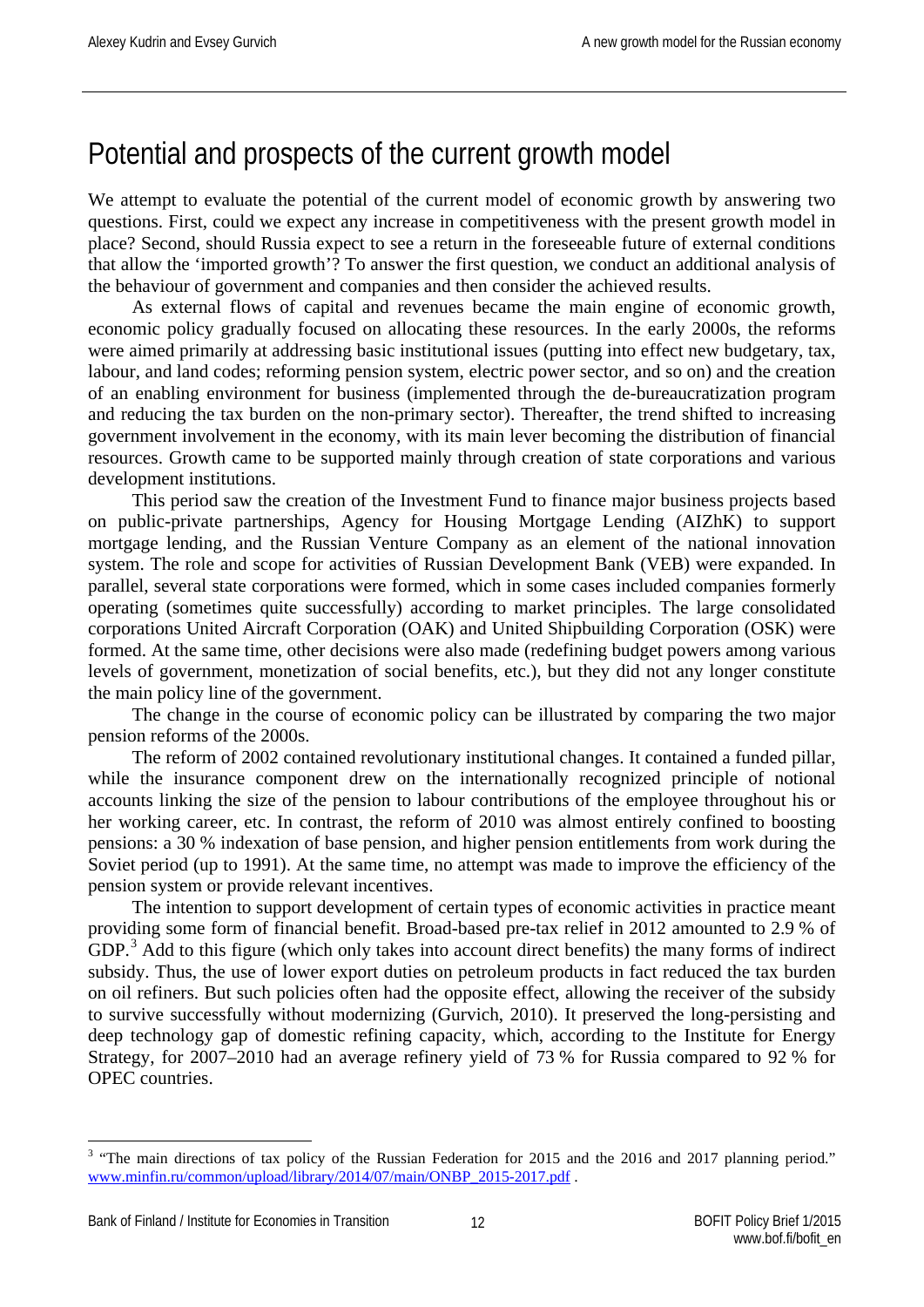The rapid expansion of domestic demand influenced corporate strategies: they tended to focus on increasing production volumes, while efficiency gains were seen as a secondary objective. As shown in Table 4, the percentage share of organizations regarding the expansion of production capacity as a main objective of innovation activity is in Russia on par with other transition economies. At the same time, the share of Russian companies considering significant reductions in labour costs (i.e. productivity gains) as one of the most important results of innovation activity is insignificant. We also note that in other countries, the financial crisis forced companies to dramatically step up their efforts to cut costs, while Russian companies practically did not change their strategies. There are virtually no signs of increased interest among manufacturers to innovate: the share of organizations implementing technological innovations in industry was 10.6 % in 2000, 9.6 % in 2008 and 9.9 % in 2012.<sup>[4](#page-13-0)</sup>

We will now attempt to assess the overall effectiveness of the pre-crisis growth model. Its obvious weakness is that the dynamics of production are highly dependent on external conditions: the renewal in the flow of financial resources encourages growth, while a cut in the flow causes a decrease (as in 2009). But what did Russia get back from the enormous financial resources expended in the 2000s? Did they not just improve the quality of life and increase production, but also provide a solid foundation for long-term development of the economy, i.e. increase our competitiveness?

| Year | Russia | Bulgaria | Poland                        | Czech Republic |
|------|--------|----------|-------------------------------|----------------|
|      |        |          | Expanding production capacity |                |
| 2008 | 21.1   | 21.7     | 25.7                          | 26.1           |
| 2012 | 24.1   | 27.1     | 31.8                          | 24.2           |
|      |        |          | Reducing labour costs         |                |
| 2008 | 4.5    | 15.9     | 13.8                          | 18.2           |
| 2012 | 5.5    | 25.9     | 21.8                          | 25.0           |

Table 4 Share of companies regarding either expansion of production capacity or reduction in labour costs as main result of innovation activity, %

Source: Indicators of innovation activity, 2014.

As one criterion, we might use the dynamics of Russian products in global non-primary markets. Table 5 shows the results of our calculations. The proportion of Russian products in hightechnology markets from 2002–2008 increased slightly (and remained marginal). Russia's position in markets for non-fuel products was bolstered by higher prices for metals, which are second after hydrocarbons in our exports, while the "machinery & equipment" category remained practically unchanged. Thus, the sharp increase in Russia's share of the global economy was not based on a marked improvement in competitiveness. However, it should be mentioned that our country's share of world markets did not decrease, despite a large increase in wages in dollar terms.

<span id="page-13-0"></span><sup>4</sup> Indicators of innovation activity, 2014.  $\overline{a}$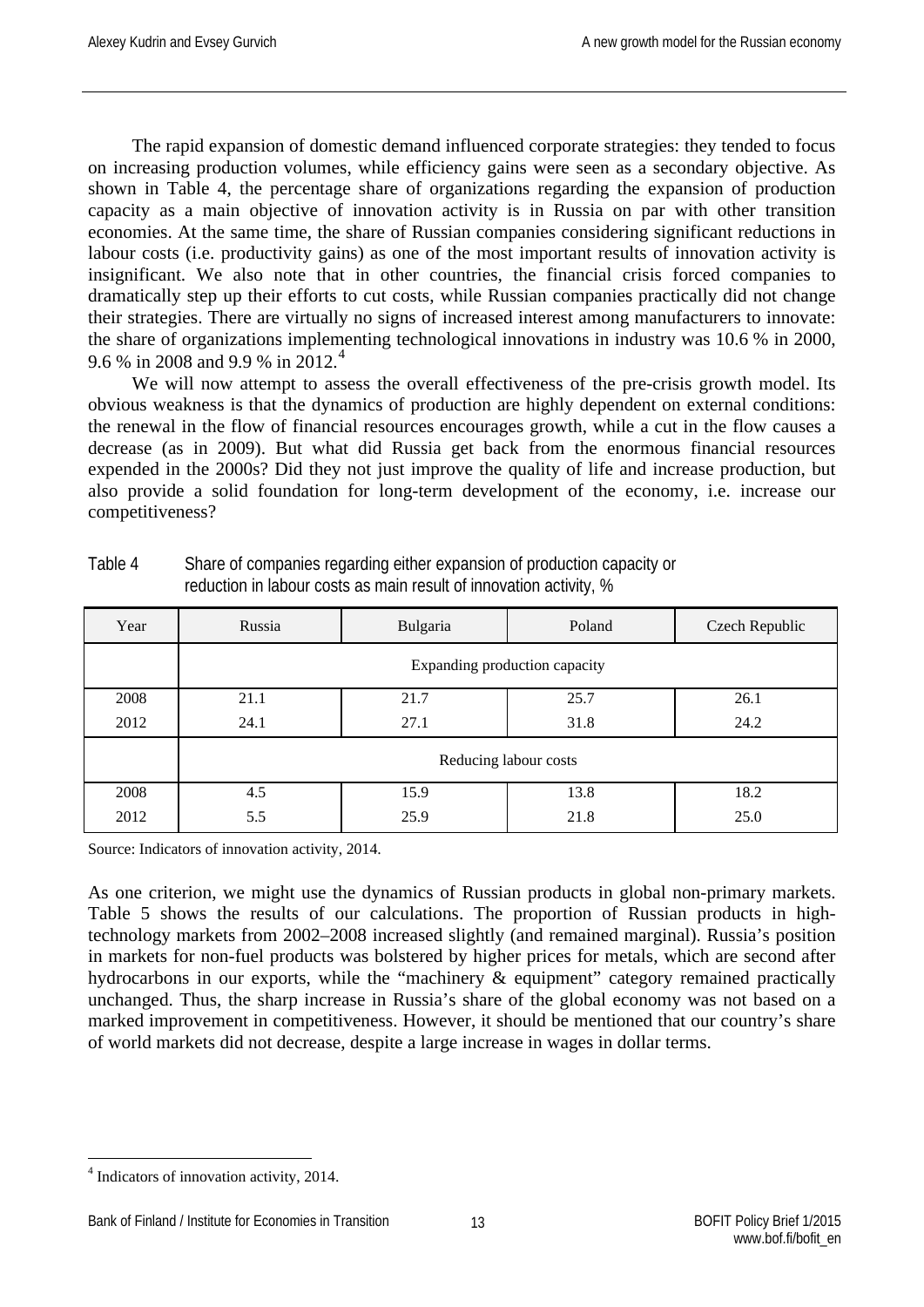| Sector                           | 2001 | 2008 | 2013 |
|----------------------------------|------|------|------|
| Non-fuel                         | 0.88 | 1.21 | 1.02 |
| Machinery & equipment            | 0.28 | 0.30 | 0.33 |
| For reference:                   |      |      |      |
| Russia's share of global economy | 0.94 | 2.67 | 2.81 |

Table 5 Share of Russian products in world markets, %

Source: Authors' calculations based on data from the Federal Customs Service and the International Trade Centre.

We next consider the dynamics in production of tradable products. As shown in Figure 6, the overall increase in output was provided mainly by growth in the non-tradable sector. In 2003–2008, the average rate of growth of tradable industries was 4.2 % (slightly lower than the world economy rate of 4.8 %). At the same time, the non-tradable sector grew at a brisk 9.6 % a year.<sup>[5](#page-14-0)</sup> The champions here were the financial industry (3.5-fold increase), construction and trade (increases of 91 % and 93 %, respectively). The high rate of expansion of production in the non-tradable sectors reflected the dynamic increase in domestic demand. However, in areas where we had to compete with foreign manufacturers, we lagged behind the world economy. Note that also investment was mainly targeted at industries focusing on non-tradable goods and services or the commodity sector (Table 6).



Figure 6 Index of production volume by sector  $(2002 = 100)$ 

Source: Authors' calculations based on Rosstat data.

<span id="page-14-0"></span><sup>5</sup> Rosstat has only calculated a comparable series of indicators since 2002.  $\overline{a}$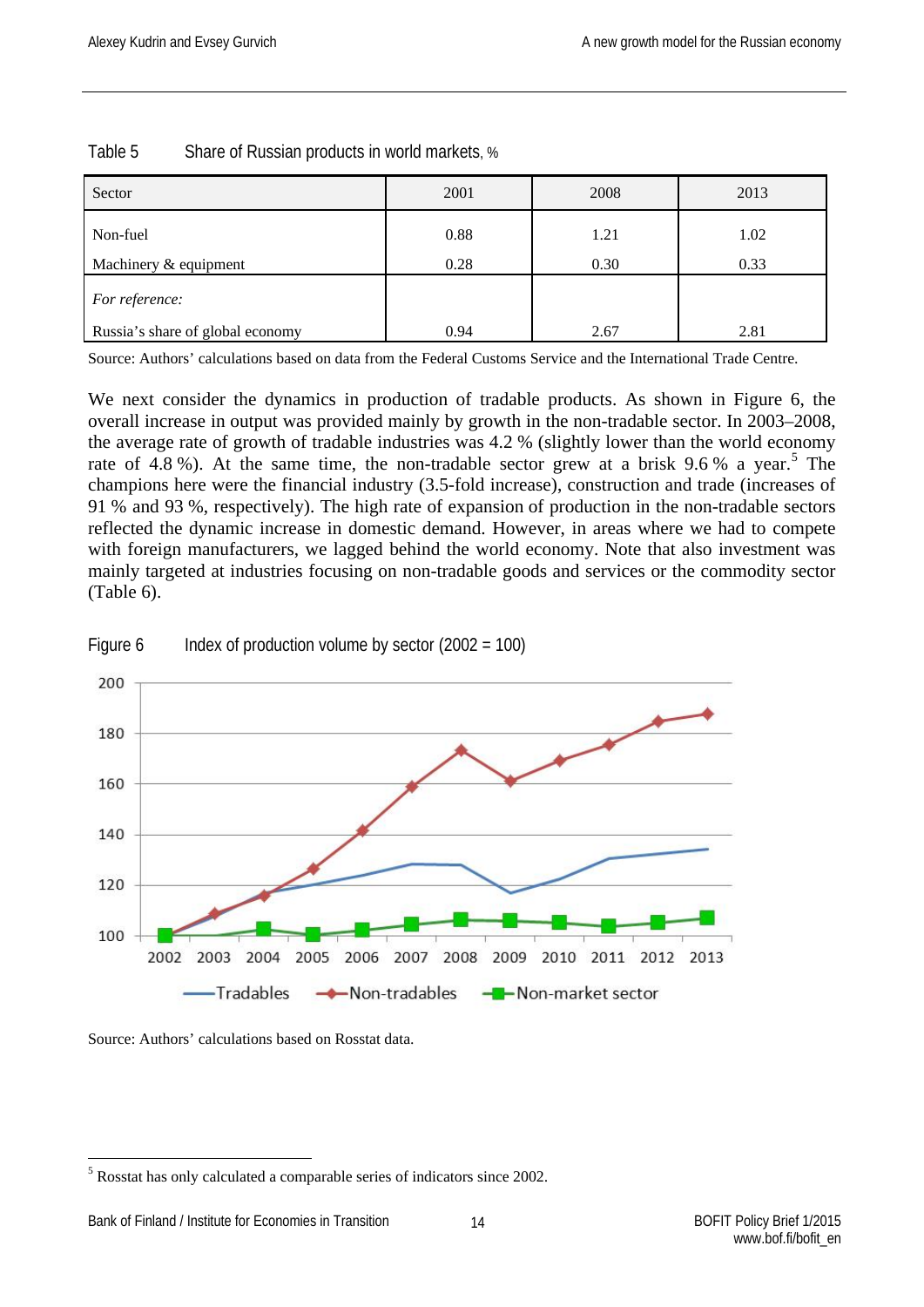| Type of activity               | 1999 | 2008 | 2012 |
|--------------------------------|------|------|------|
| Mining and minerals extraction | 14.5 | 13.4 | 14.3 |
| Manufacturing                  | 18.1 | 14.8 | 13.2 |
| Transport and communications   | 18.6 | 23.0 | 27.5 |
| Real estate transactions       | 16.6 | 18.4 | 15.4 |
| Other                          | 32.2 | 30.4 | 29.6 |

#### Table 6 Structure of fixed capital investment by economic activity, %

Source*:* Calculations based on Rosstat data.

The high growth of the non-tradable sector could be seen as a symptom of "Dutch disease." However, a number of studies have shown that, while the Russian economy has displayed some of the symptoms, in general there is no reason to talk about a substantial manifestation of Dutch disease (Oomes and Kalcheva, 2007; Dobrynskaya and Turkisch, 2010, etc.). For example, the rise in oil prices had a positive impact on the volume of manufacturing output, thus ruling out a main pathology of Dutch disease (Kuboniwa, 2012).

However, we can assume that Russia did not escape the more general impacts of its "resource curse," whereby resource wealth exerts a negative influence on long-term economic growth due to a decline in the quality of public institutions. This is evidenced for instance by the findings of Beck and Laeven (2006) who demonstrated that the presence of resource dependence and the long legacy of life under socialism hampered the formation of market institutions in transition countries and hurt economic growth. Further, some researchers revealed that the higher the economic contribution of extractive industries for a given Russian region, the lower the quality of regulation (De Rosa and Iootty, 2012).

In summary, a huge windfall received by our country during auspicious conditions in commodity markets substantially accelerated output growth and allowed record increases in incomes (wages for all sectors of the economy, including the public sector, pensions, etc.) and improved macroeconomic stability. However, *significant resources aimed at modernizing the economy (in the form of public investment, the cost of creating development institutions, the introduction of various subsidies, etc.) failed to produce tangible results, as Russia's international competitiveness has not fundamentally improved. This casts doubt on the possibility that a "resource approach" can foster conditions for long-term economic growth.*

The period 2009–2013 reinforces this conclusion. In 2011, oil prices again hit a historical high and then remained near that level. Capital flows into developing countries, including emerging market economies, fluctuated close to the record levels of 2007, remaining above the preceding years. In this respect, conditions for the Russian economy had not deteriorated. Nevertheless, even their stabilization was sufficient to cause the flow of capital to turn negative. Sustainable growth in capital investment gradually declined and ended in 2013, and GDP growth slowed to 1.3 %, its lowest level in the past 15 years (with the exception of the crisis year 2009).

Turning to the second question: Can we hope for resurgence in the inflow of external financial resources that would restart our old model based on imported growth? To answer this question, consider these external and internal drivers of the Russian economy for the next few years.

*Oil prices.* After reaching a record high in 2011, the price of a barrel of oil has dropped sharply in Q4/2014. Most forecasts now assume crude oil price will remain around \$60/bbl. in coming years. For example, the World Bank forecast from January 2015 predicts that over the next four years, the price of oil in constant dollars will average just half of its level in 2013 (World Bank,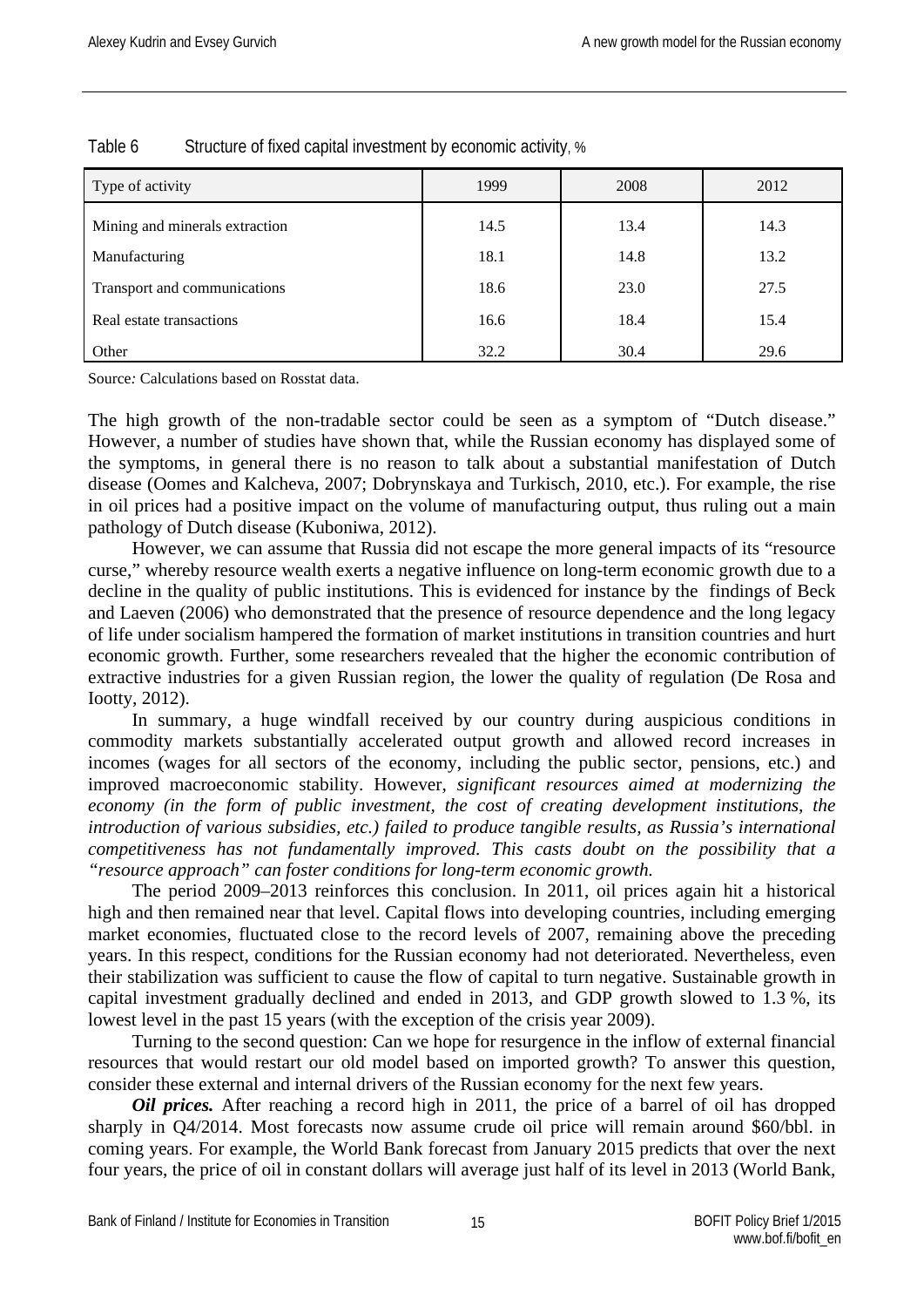2015) (Fig. 7). The downward trend is due to the expansion of shale oil extraction in the United States and the high likelihood of the return of Iran, Libya and Iraq to the market in a period of slowing demand from both developed and developing countries.<sup>[6](#page-16-0)</sup>



Figure 7 Reported oil prices and IMF forecast, 1964–2020 in constant 2013 US\$ (\$/bbl.)

Source: Authors' calculations based on data from BP (BP, 2014) and World Bank (World Bank, 2015).

Note: Prices for 1965–1983 are based on the price of Arabian Light crude; prices for 1984–2013 are based on the price of Brent crude, while subsequent prices are based World Bank average price forecasts for Brent, WTI and Dubai Fateh grades as of January 2015.

Econometric analysis leads to the conclusion that the long-term development in oil prices can be described as a slowly rising trend on which major cyclical fluctuations are superimposed (Jacks, 2013; Shafiee and Topal, 2010). As shown in Figure 7, the period of oscillation (distance between price peaks) in the last decade was about 30 years. These findings, together with other projections above, suggest we have just passed a peak in oil prices and have entered a period of decline that, based on past experience, could last about 15 years.

*Volume of oil production.* According to the Russian government's forecast, the volume of oil production over the next 15 years would remain virtually unchanged.<sup>[7](#page-16-1)</sup> However, this was before the United States introduced restrictions on technology transfers to Russia of equipment for hard-toextract oil. Combined with declining world prices for hydrocarbons, this will hurt prospects for production and likely lead to considerable reductions in output.

*Capital flows.* Figure 2 shows that the flow of capital to developing countries including emerging market economies during 2009–2013 fluctuated around \$400 billion a year. However, with the ending of quantitative easing in the United States and gradual increases in interest rates in the advanced economies, we can expect capital to return to the industrialized world. This is reflected, inter alia, in the World Bank's forecast, which sees a decline in net capital inflows to emerging markets.<sup>[8](#page-16-2)</sup>

<sup>&</sup>lt;sup>6</sup> IEA Medium-Term Oil Market Report (MTOMR), June 2014[. www.iea.org/publications/medium-termreports/](http://www.iea.org/publications/medium-termreports/).  $\overline{a}$ 

<span id="page-16-1"></span><span id="page-16-0"></span><sup>7</sup> http://economy.gov.ru/minec/activity/sections/macro/prognoz/doc20131108\_5.

<span id="page-16-2"></span><sup>8</sup> *Global Economic Prospects*, World Bank, June 2014[. www.worldbank.org/en/publication/global-economic-prospects](http://www.worldbank.org/en/publication/global-economic-prospects) .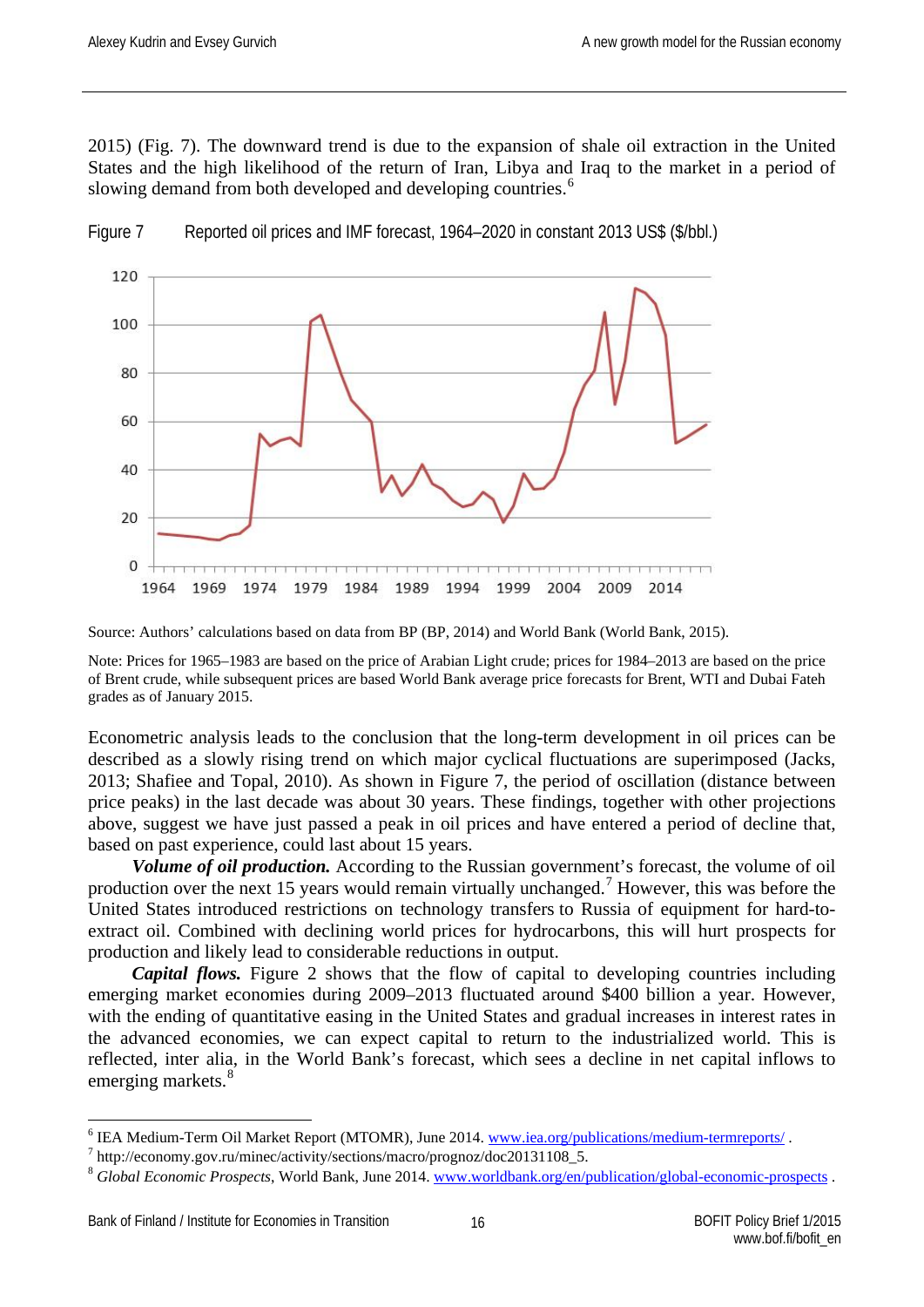*Demographic outlook.* Rosstat foresees a gradual contraction in the working-age population in coming years. <sup>[9](#page-17-0)</sup> Its base scenario predicts a 7 % decline over 15 years. Under such circumstances, the government should anticipate an 8 % reduction in the labour force by 2030, a trend that could become a serious constraint on growth of the Russian economy.

*Rising wages.* In recent years, the Russian economy has suffered from adverse shifts in the distribution of primary income. During 2006–2013, the wage share increased by 8.0 p.p., while the share of gross profit margins of business fell by 7.3 p.p. (Fig. 8). This means that every year the aggregate supply curve shifts to the left, the attractiveness of investing in Russia decreases, and business investment resources are reduced (which is especially harmful in the current conditions of limited access to financing).

*Tariffs of natural monopolies.* During 2008–2013, domestic gas prices for industrial consumers rose 2.6 times, that is, these prices increased nearly 2.5 times faster than the CPI.



Figure 8 Ratio of wages and gross profit to GDP, %

Source: Rosstat.

Given that gas accounts for approximately 70 % of the electrical power generated in Russia, this means higher rates for heat and electricity. Tariffs for rail freight transport also rose slightly faster than consumer prices. The government imposed a rate freeze on natural monopolies in 2014, but plans to resume steady rate hikes in 2015. This, combined with high wage growth, makes it quite difficult for Russian manufacturers to stay competitive.

*Credit supply.* Credit limits on some fronts, particularly in the retail sector, are already stretched close to exhaustion from standpoint of debt servicing costs to income. Financial sanctions imposed in 2014 against a number of Russian banks and companies have significantly limited their ability to borrow from abroad, limiting also their possibilities to extend credit domestically due to the restricted supply of resources.

We cannot hope that the Russian economy will in coming years again experience the ideal conditions that allowed the "model of imported growth" or the mechanisms on which it was built.

<span id="page-17-0"></span><sup>&</sup>lt;sup>9</sup> demography/[# www.gks.ru/wps/wcm/connect/rosstat\\_main/rosstat/ru/statistics/population/](http://www.gks.ru/wps/wcm/connect/rosstat_main/rosstat/ru/statistics/population/).  $\overline{a}$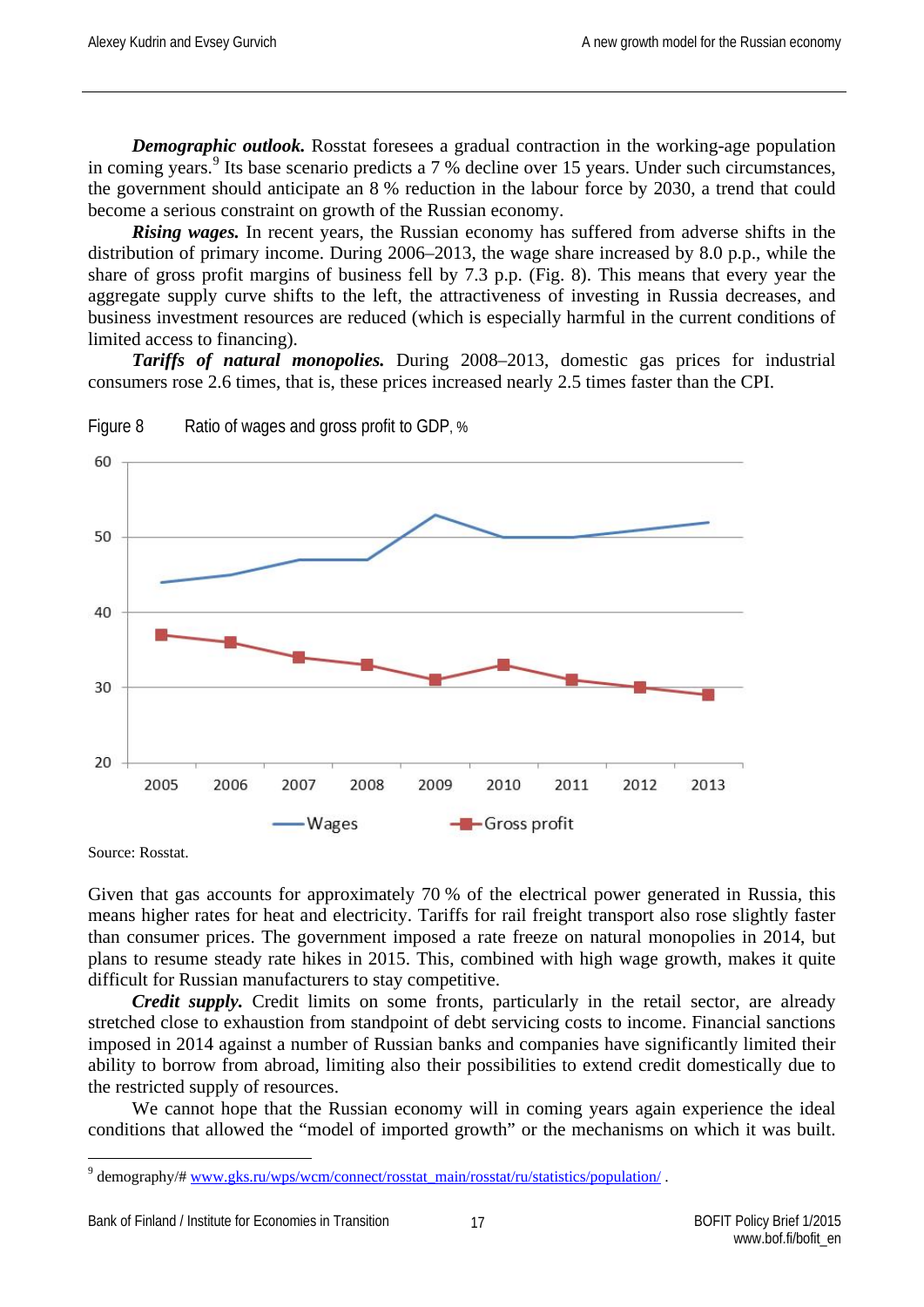In contrast, practically all branches will have to operate in challenging, rather than greenhouse, conditions. A serious additional factor complicating the predicament of the Russian economy is the new set of problems generated by events in Crimea and Eastern Ukraine, as well as the subsequent international sanctions. They restrict the inflow of capital to Russia, slowing both the general dynamics of investment and the process of importing advanced technology. Consequently, economic growth will suffer.

The decline in oil prices and increased capital outflows mean the Russian economy will face a prolonged period of reduced inflows of resources from abroad. Under such circumstances, all the mechanisms described above that used to enhance economic growth, will instead restrain it. Given that the stabilization of oil prices led to economic stagnation, their decline (while maintaining our old growth model) can cause a long-lasting recession.

Add to these listed objective factors a significant deterioration in expectations of economic agents that makes it problematic to expand output, and hence investment. The reduction in investment activity, in turn, degrades expectations, and in the end becomes "self-fulfilling." This may explain the outflow of capital in the post-crisis period – capital was simply not needed given the uncertain prospects facing Russia's development.

Long-term growth forecasts of the Russian economy reflect the potential of Russia's current growth model. The OECD estimated that average growth of the Russian economy in the period up to 2030 will amount to 2.8 % and then fall to 1.2 % in the period 2030–2060 (OECD, 2014). Gurvich and Prilepskiy (2013) put long-term average growth of the Russian economy at 2.2 %. After subsequent revisions of medium-term dynamics of the Russian economy and oil price dynamics, both forecasts obviously need to be significantly reduced. The IMF forecast published in October 2014 sees on-year growth of the Russian economy averaging 1.3 % over the next six years (IMF, 2014). In any case, the dynamics of the domestic economy will significantly lag the world economy (the OECD forecasts average growth of 3.7 % from now to 2030 and 2.3 % in 2030– 2060), and Russia's share of world economic output will fall rapidly.

The combination of low growth and cheaper hydrocarbons poses serious problems for our economy. First, it leads to stagnation (if not a decline) in people's real incomes. Second, troubles arise in the budget sphere. Many of our spending programs assume rapid GDP growth and most of the spending items in these programs do not adjust automatically in the event of an economic slowdown. Countries confronted with such a situation during the recent financial crisis (e.g. Greece) found that costs cannot be reduced fast enough to keep up with falling revenues, and that their ballooning deficits, in turn, make borrowing in such circumstances practically impossible. As a result, all such countries faced painful economic and social readjustments caused by the radical reduction of state obligations, which were made all the more difficult by the fact that they were carried out in haste.

As shown by the above analysis, the problems of the Russian economy are chronic and longterm. *Even if oil prices suddenly recover rapidly (a fairly unrealistic scenario), our current model based on imported growth would still fail to ensure economic growth.* There is no indication that the economy could escape stagnation without the creation of a new growth model.

The government recognizes the seriousness of the problem. The January 2013 document "The basic outline of the functioning of the Government of the Russian Federation in the period up to  $2018$ ,"<sup>[10](#page-18-0)</sup> notes that without active economic policy, average GDP growth is likely to slump to  $2-3\%$ a year, a level that would prevent us from balancing the economic and social components of national development. Thus, it is absolutely imperative to adopt a new growth model for the Russian economy that works even in a deteriorating external environment.

<span id="page-18-0"></span> $10$  [http://government.ru/info/761/.](http://government.ru/info/761/)  $\overline{a}$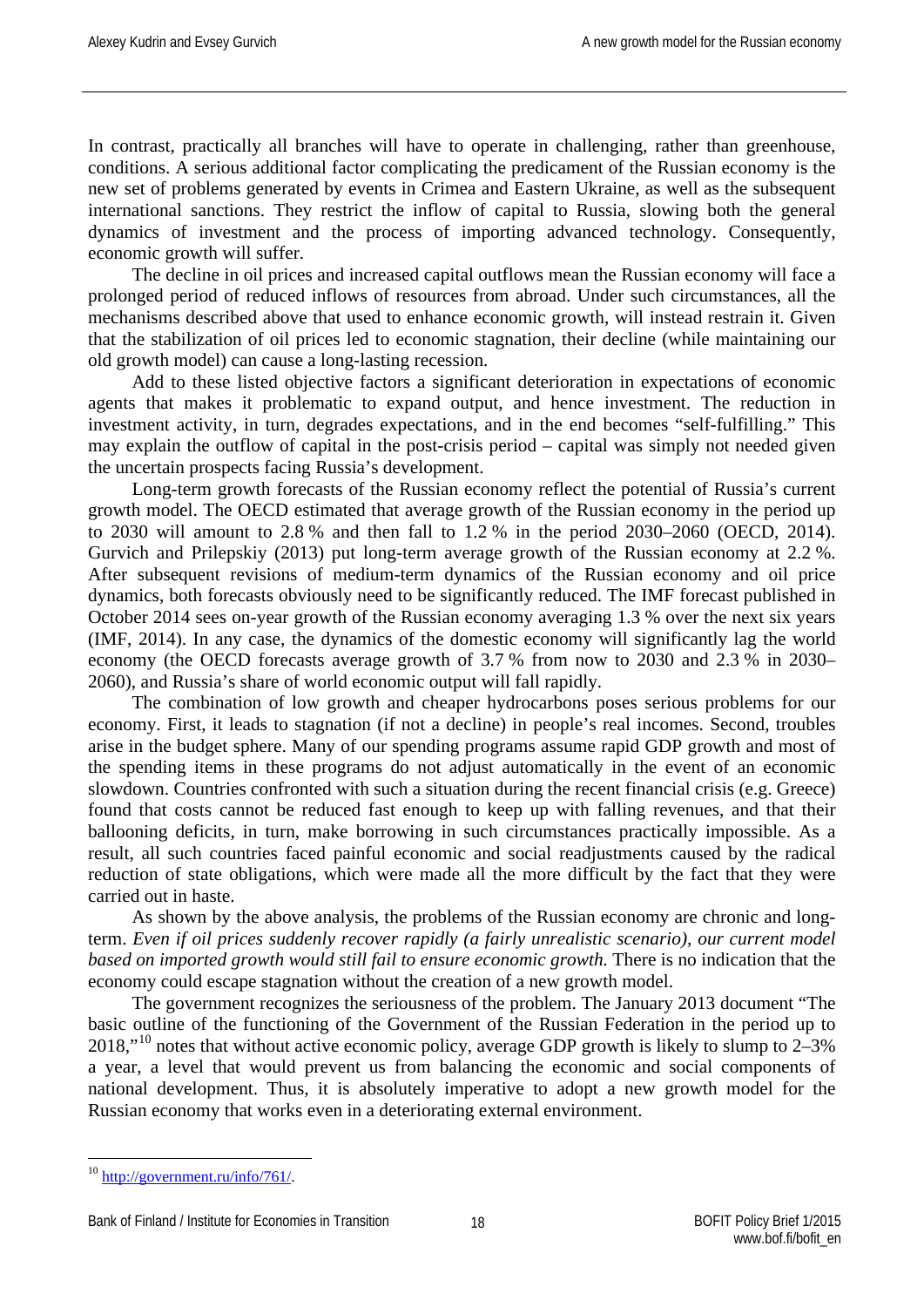### <span id="page-19-0"></span>The contours of a new model of economic growth

Economic policy measures should be based on a comprehensive analysis of the problems we face.

In considering possible ways to restore growth in the Russian economy, we apply Rodrik's "growth diagnostics," which are used in several countries (Rodrik, 2010). The first steps in the algorithm require identification of key obstacles to growth and choosing those measures to be adopted within the framework of existing political conditions, administrative resources, etc., that can remove or soften most of the basic restrictions.

The diagnostics have to begin with a definition of the main reasons for our poor growth: either the economy lacks access to adequate financial resources or economic activities in the country fail to provide sufficient return (taking into account explicit and implicit costs and risks). The response we choose defines top problems to be addressed for restoring economic growth. If we believe that the main problem is the lack of financial resources, economic policies must offer additional channels to resources or ways to compensate for their lack (e.g. temporarily making up for the lack of private investment with public investment). Such a "resource approach," in fact, continues the tendencies of the pre-crisis period, when economic policy was oriented mainly to allocation of financial resources.

Despite the popularity of the view that "there is not enough money in the economy," the first response is not supported by objective economic data. In fact, the savings rate in Russia is high by international standards (standing at about 27 % of GDP over the past three years) and constantly exceeds gross capital formation (on average 24 % of GDP). A substantial proportion of private national savings is invested abroad (despite record low interest rates close to zero in developed countries). Over the past three years, the net outflow of private capital was on average 3.3 % of GDP per year, and the total outflow of Russian capital was 7.5 % of GDP. Even if we consider that up to half of the foreign investment actually reflects the repatriation of domestic capital that earlier left the country, the level of financial resources available for investment in the Russian economy exceeds 30 % of GDP. If these resources were fully used, then Russia would once again rank among the leaders in global growth.

What are the key risks and how they can be mitigated? When the causes of the lack of investment attractiveness of the Russian economy are discussed, the poor quality of institutional environment is often mentioned (lack of property rights, flaws in the judicial system, high administrative barriers, corruption, etc.). Recognizing the importance of all these factors, we believe *that the main problem of the domestic economy has an even deeper nature — it is the weakness of market mechanisms.* A mature market system consists of agents (companies, banks, employees), who have strong incentives and compete according to the rules. Unfortunately, in the Russian economy, none of these conditions are adequately met.

State-owned enterprises, quasi-state companies (corporations) or mixed companies (with some state participation) dominate the banking and the non-financial sectors. Such companies tend to have significantly distorted motivations: they are less interested in gaining profits, their commercial activities are in many cases blended with the function of "government agent," and they have less responsibility for the results of their operations, as losses are likely to be covered in one way or another by the government (examples of this have become all the more common recently).

A World Bank survey of 79,000 Russian enterprises for 2003–2008 confirmed that companies in state and municipal ownership showed significantly worse performance than their private counterparts (Bogetić and Olusi, 2013).

Note that quasi-state companies may demonstrate even less market behaviour than fully stateowned enterprises (Vahabi, 2012.) We can assume this holds in full in Russia's case, where state corporations are not commercial organisations even according to the law. In addition, as shown by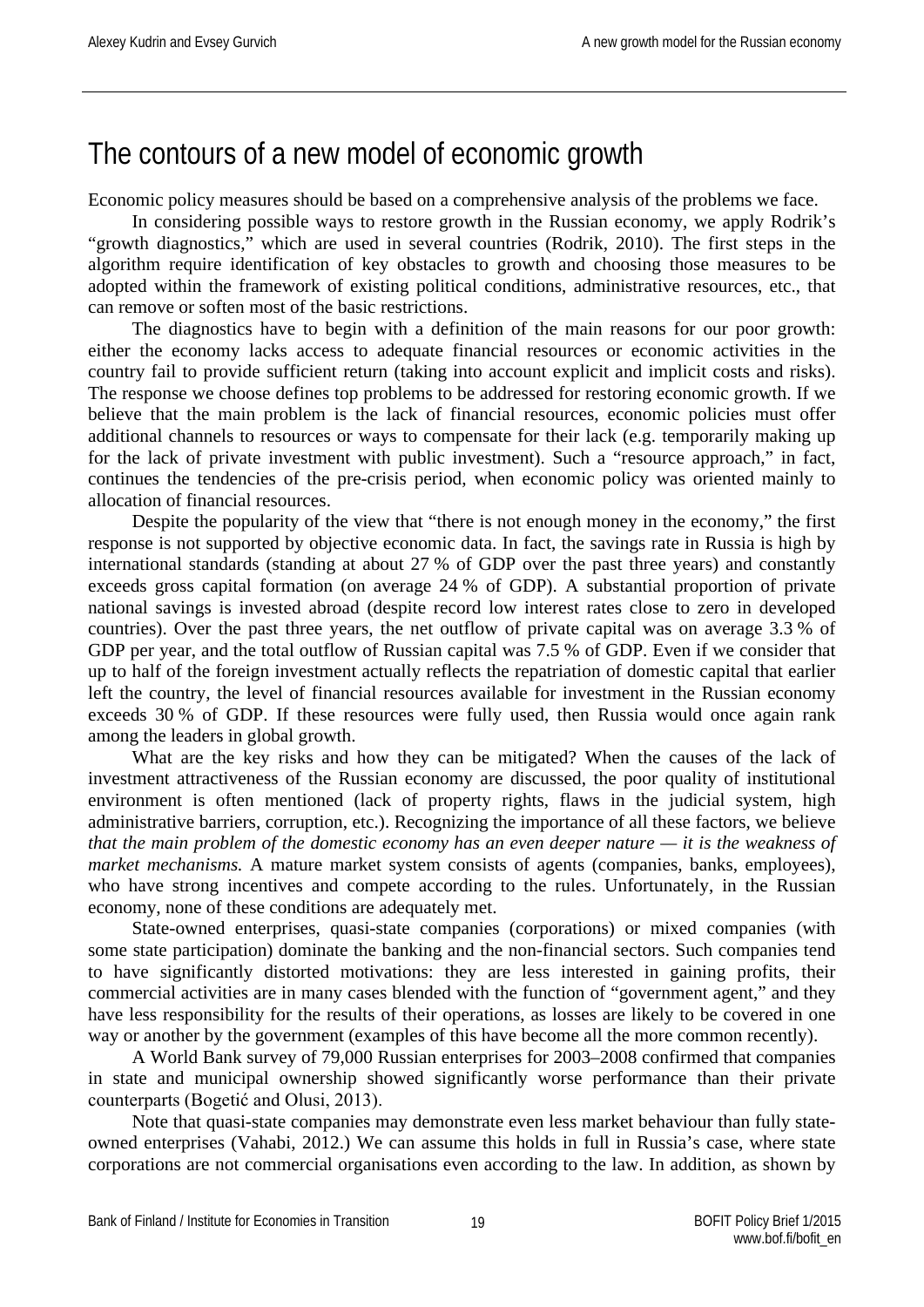many studies (e.g. Sharafutdinova and Kisunko, 2014), our country is characterized by close informal ties between the authorities and business. This puts companies that are not only directly, but also indirectly affiliated with the state in a special position. Of course, there are exceptions to the general pattern. For example, some researchers find that Russian state banks are more efficient than their private counterparts (Karas et al., 2008). However, the reason for this, perhaps, may be the implicit benefits of state status in the eyes of depositors; i.e. the state ensures the high credibility of state-owned banks.

The role of market forces (or lack thereof) can be illustrated by the example of the Soviet economy. A number of studies remark on its extremely low efficiency, which was primarily due to the weakness of the system of incentives, which is characteristic of nationalized economies (see Easterly and Fischer, 1994; Brixiová and Bulíř, 2002). As shown by Hansen (2003), in the 1960s total factor productivity stayed constant, after which it persistently declined. Easterly and Fischer (1994) show that the Soviet economy of 1960–1989 had the worst factor productivity dynamics in the world.

The task of strengthening market mechanisms is considerably broader than simply improving the investment climate. A stunted market environment leads to incorrect assessment of company performance, fails to encourage the best manufacturers and weed out the worst, and does not encourage businesses to seek new and better strategies. As a result, economic resources are not moved to the most productive sectors, there is no demand for innovation and the state feels the need to support its "own" companies, thereby increasing the burden on the budget. The economy lags further and further in development.

The most prominent feature of a non-market environment is the serious weakening of companies' dependence on their economic performance. Kornai coined the term "soft budget constraint" (SBC) to describe this situation. He showed that SBCs are an inevitable aspect of staterun economies and lead to excessive or unproductive use of all resources (Kornai, 1990). SBCs arise from a willingness of the state to tolerate inefficient work in state companies, compensating for it with various forms of financial support (e.g. direct grants, tax breaks or preferential loans), as well as lax regulation of prices and tariffs, granting of privileges in the allocation of public procurement and licences for the exploitation of mineral deposits, etc. In particular, it is the SBC mechanism (especially the ability to borrow at non-market rates) that weakens incentives for public companies to increase productivity (Bartel and Harrison, 1999). The "weakest links" in this system are state monopolies that have no competitors and operate under soft budget constraints.

The distorted motivations of state-owned enterprises and quasi-state companies not only define their own actions, but impact all participants in the market. Suppliers to the state and stateowned enterprises have no incentive to reduce costs as the costs can relatively easily be integrated into prices (due to the state's inefficiency in procurement and regulation of pricing of natural monopolies, etc.). Neither do companies producing similar products feel any pressure, which in turn affects the entire supply chain. This phenomenon is dispersed throughout the economy, inevitably decreasing the competitiveness of production.

The standard tools of economic policy may not work in a non-market environment. Robust competition is perhaps the most important impetus for companies to increase their productivity (Ospina and Schiffbauer, 2010). However, the positive effects of competition are evident only in Russia's more "advanced" companies, while the development of "laggard" companies may suffer from competition (Aghion and Bessonova, 2006). Bessonova (2010) posits that the positive impact of competition on productivity is constrained in Russia's case by the coexistence of enterprises with high and low productivity, which is the result of institutional barriers to exit of the least efficient enterprises of a given industry. Thus, improved performance not only requires reducing barriers to entry that restrain competition, but also facilitating the movement of factors of production from less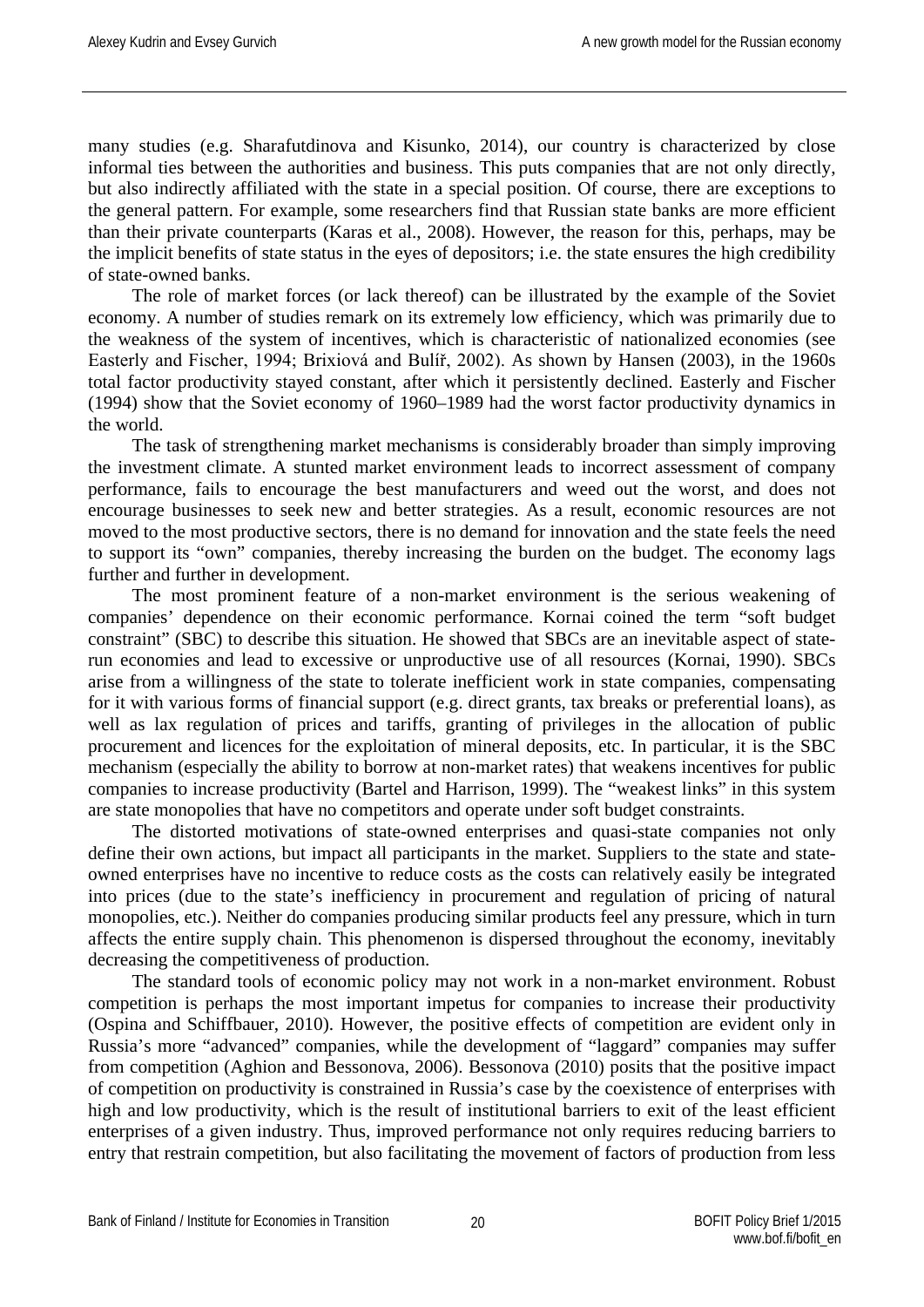efficient to more efficient industries, i.e. to intensify what Schumpeter calls the process of "creative destruction"

In other words, in order to create proper motivation it is necessary to radically enhance positive incentives and toughen the performance demands on all financial and non-financial companies operating in the market. This requires improving the market environment, as weak protection of property rights, lack of competition, excessive regulation, and soft budget constraints increase the likelihood that efficient firms will be driven from the market while the inefficient survive (Hallward-Driemeier, 2009).

Still another important consequence of the high risk facing all participants in the Russian economy is a preference for short-term solutions that have quick impact. The behaviour of average citizens under such circumstances was highlighted in a 2010 study (Wang et al., 2010).

Participants in 45 countries (including developed, developing, and emerging market economies) were offered the choice of getting \$3,400 this month or \$3,800 next month. The results showed that in Russia only 39 % of the study participants preferred to wait a month to get the extra \$400. In terms of degree of "patience," Russia fell into the lowest decile of the sample: study participants of only four countries were less patient that the Russians, while those of 40 other countries were more patient. The more patient nationalities included, among others, Mexico (58 % "patient"), Argentina and Turkey (63 %), and the Czech Republic (80 %).

In business, the "short horizon" can be seen in the dominance of business strategies emphasising expanding production over cutting costs: satisfying existing demand through mechanical increases in capacity yields immediate results, while modernization of production renders results much later. A shift in government preferences for short-term solutions has been particularly evident in recent years in pension policies, where resources were increased to pay current pensions while resources for financing future pensions were reduced. There are also other areas that show an increasingly palpable emphasis on measures that produce immediate results. Apparently, this reflects, on one hand, the on-going critical susceptibility of the Russian economy to unpredictable changes in the external environment, and on the other hand, frequent changes in the formal and informal rules of the game, amplified by excessive government regulation.

The preference for "short-sighted" solutions makes it very difficult to implement reforms, because their positive effect usually does not manifest immediately. Indeed, it is this "shortsightedness," rather than errors in the conduct of monetary and credit policy, that has limited the availability of "long" money in the country, and accordingly the implementation of private projects with long payback periods. But the most important consequence of the compression of the planning horizon is that it makes both businesses and the authorities to prefer a "fixation of profit" strategy to development strategy. It may be sound at the moment, but has no prospects as a long-term policy. One of the most important tasks of government is to restore the balance between long- and shortterm objectives.

The growth boosting measures announced, developed or already implemented by the government recently, despite the diversity of their objectives, can be divided into three groups. The first consists of the widely debated measures involving the use of fiscal and/or monetary stimulus (e.g. lowering the CBR's key interest rate). The second group includes measures to increase budget spending (i.e. relaxing the budget rule) or additional funding of investment projects out of the National Welfare Fund, the CBR (providing refinancing of loans for investment projects), etc. Finally, the third area consists of measures to improve the economic environment (including improvement of the business climate). We assess how the proposed measures help make the Russian economy more market-oriented and reduce the risks that block its development.

*Stimulus measures.* These are the standard means of conducting countercyclical policy in a short-term recession (as in 1998 or 2008–2009). However, if we have entered a period of sustained decline in oil prices, then the resulting massive domestic demand drop cannot be compensated for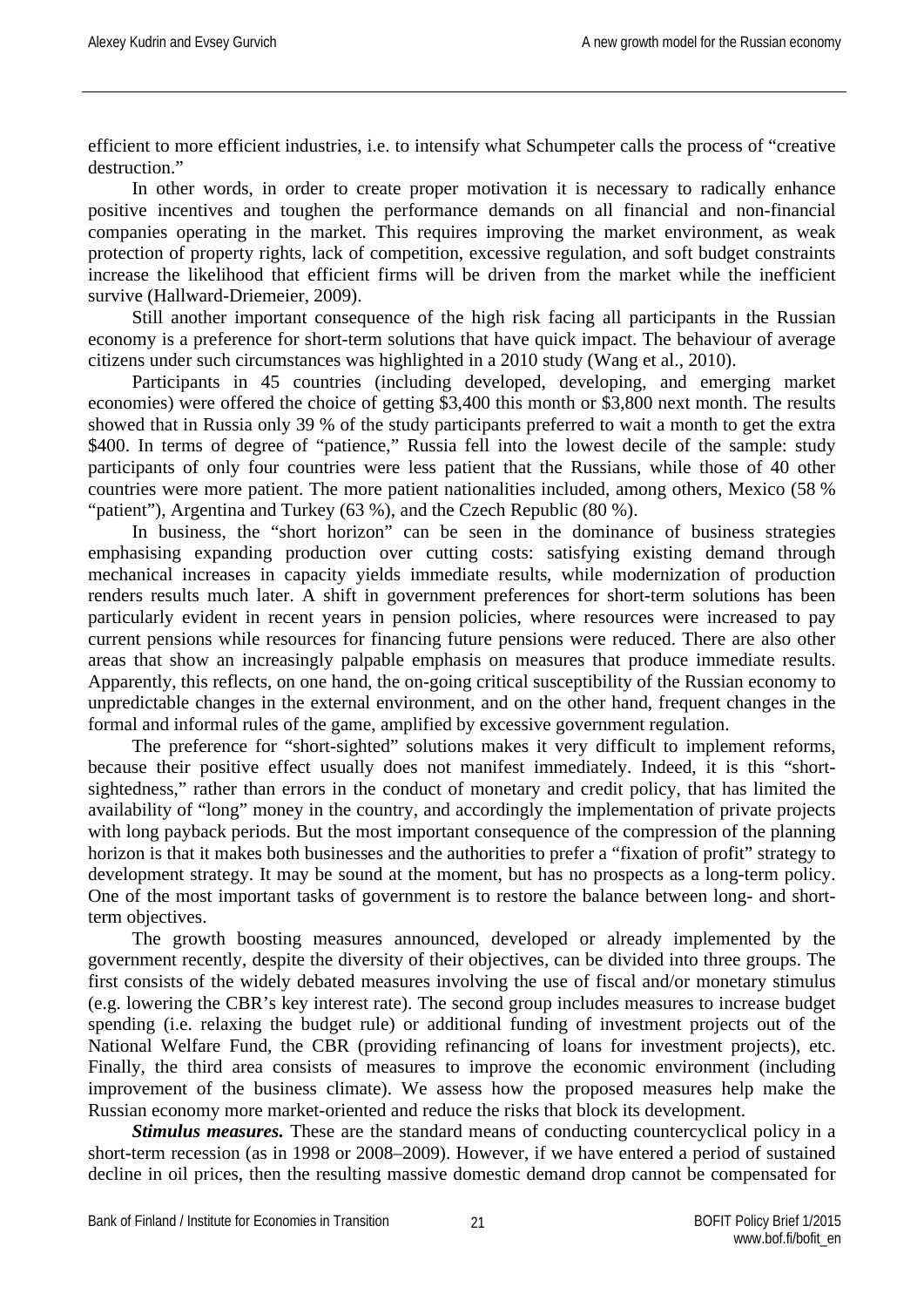by monetary or fiscal stimulus. Hence, in October-November 2014, in a period of falling oil prices, even raising the CBR's key rate proved ineffective in stopping the flow of money into the foreign exchange market. Net capital outflows in October are estimated to have reached \$28 billion — more than the total outflow in CBR's 2014 forecast. Limiting the provision of liquidity to banks was the only way to slow this process. It is clear that easing monetary policy would only have induced higher capital outflows rather than boosted domestic demand. It appears that proposed application of stimulus measures is just an example of the standard recommendations that do not function in the current precarious circumstances.

The second group of *measures relates to increasing budget expenditures and financing of major additional projects.* They aim at replacing external resources by domestic ones and mainly involve the transfer of these resources to state-owned enterprises. Hence, it is more about trying to keep the old model alive than trying to create a new model for growth. In addition, there are serious limitations to implementing measures in this second category. First, the main source of their funding are mostly savings accumulated in the National Welfare Fund (NWF) during the period of sustained high oil prices; in other words, the residual (rather limited) of the windfall received earlier from abroad. Consequently, there could only be a short-term recovery in output that lasts until the reserves are exhausted. Second, as shown by analysis of international experience, infrastructure projects can have a positive effect on economic growth mainly while they are being implemented, but thereafter cannot be relied on to sustain a substantial acceleration in growth (Warner, 2014). Third and finally, public investment can only accelerate growth if there is strict public oversight to assure its efficiency (we have much to do here); low quality and inflated prices reduce its positive impact to zero (Morozumi and Veiga, 2014). Recall that in the last 10–15 years of the USSR, despite a very high rate of capital accumulation (27–30 % of GDP) and despite the implementation of mega-projects (for example, BAM, the Baikal-Amur Mainline railway), growth of the Russian economy persistently decelerated (Ponomarenko, 2002).

In general, we can conclude that the implementation of major projects could extend the life of our current resource-driven model somewhat. However, given that we usually do not get serious about reform until there is an urgent need to do so, the likely outcome of the second group of measures would be to delay the adoption of the new growth model, i.e. a loss of valuable time.

Examples of *measures aimed at improving the investment climate and business environment* are offered by "road maps" within the framework of the National Entrepreneurial Initiative (NPI), which calls for the removal of key obstacles to conducting business. For example, one initiative involves reducing the number of administrative procedures needed to obtain a building permit from 51 in 2012 to 11 by 2018, with the time needed to get the permit falling from 423 days in 2012 to 56 days by 2018. The successful implementation of such measures could make Russia more attractive to investors. However, solving such problems is extremely difficult, because the results are defined not only and not so much by changes in the normative base, but in the practical behaviour of civil servants at all levels of government across the country. For this reason, improvements in the regulatory framework must be accompanied by significant improvements in systems of government administration. Otherwise, these reforms could meet the same fate as the revised version of the Customs Code adopted in 2003. During its development, as well as under current "road maps," ambitious quantitative objectives were formulated to facilitate customs clearance for import and export. Nevertheless, in 2008, Russia ranked  $155<sup>th</sup>$  in ease of customs procedures out of 178 countries surveyed in the World Bank's *Doing Business 2008* survey. [11](#page-22-0)

In summary, we can say the measures discussed or implemented today do not correspond to the scale of the problems facing the Russian economy. The thrust of the new model of growth must

 $\overline{a}$ 

<span id="page-22-0"></span><sup>&</sup>lt;sup>11</sup> Doing Business 2008, World Bank. [www.doingbusiness.org/~/media/GIAWB/Doing%20Business/Documents/](http://www.doingbusiness.org/%7E/media/GIAWB/Doing%20Business/Documents/Annual-Reports/English/DB08-FullReport.pdf) [Annual-Reports/English/DB08-FullReport.pdf](http://www.doingbusiness.org/%7E/media/GIAWB/Doing%20Business/Documents/Annual-Reports/English/DB08-FullReport.pdf) .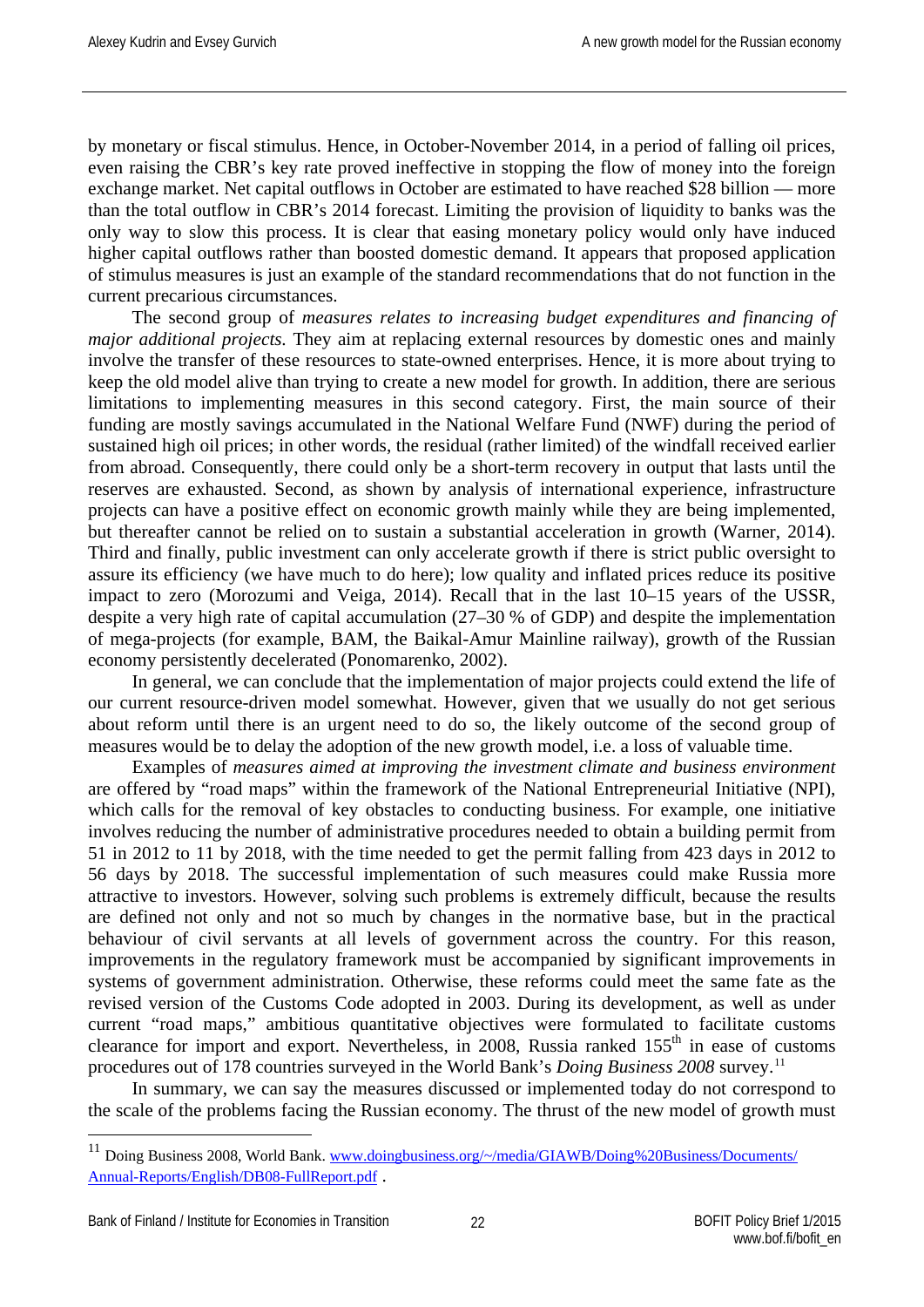be to instil strong motivation to improve efficiency of both businesses and the system of public administration. The latter should focus as much as possible on creating an enabling environment for economic development and minimizing all forms of economic and institutional risk.

The complexity of the prevailing conditions, in which the task must be solved, may be illustrated by a number of examples.

#### Government

- 1. A higher number of people employed in the public administration sector in a Russian region predicts worse economic performance (Libman, 2012). The feasible explanation to this paradoxical relationship is that the regulatory burden increases with the size of the bureaucracy.
- 2. Analysis of the factors determining the likelihood of whether a regional governor was reappointed during the period 2005–2010, found that the economic performance of the region mattered quite little (Reisinger and Moraski, 2013). In contrast, Yakovlev (2015) notes that in China promotion and retaining of regional leaders depends above of all on the economic performance of the province or area under their leadership (probably this practice explains to some extent the brilliant growth figures posted in that country).
- 3. Presidential Decree No. 1199 (21 August 2012) on assessing the effectiveness of operations of executive authorities of the subjects of the Russian Federation makes the unemployment rate a performance criterion for regional authorities. In theory, establishing favourable conditions for business development should mitigate unemployment. In practice, much blunter approaches are often used, such as imposing informal restrictions on firing workers. This is how many projects to modernize production are made unprofitable and in practice blocked.
- 4. One of the most important incentives for regional and municipal authorities to create a favourable business environment is the interest in increasing the tax base to augment their own budgetary revenues. However, this incentive vanishes if an increase in tax collection reduces transfer payments received from the central government. An econometric analysis of the distribution of transfers among the municipalities does not reject the hypothesis of such redistribution (Alexeev and Kurlyandskaya, 2003). To address this problem of allocating federal transfers between regions, a sufficiently effective objective calculation mechanism was developed for equalizing budget resources. However, in recent years the share of transfers based on this mechanism has declined relative to other "informal" mechanisms, which may reduce incentives for regions.

#### **Business**

- 1. With respect to protecting property rights, Russia ranks  $120<sup>th</sup>$  of 144 countries surveyed (WEF, 2014). It is clear that the ease of taking someone else's property reduces incentive for investment or even creates adverse incentives – a successful business owner faces the higher likelihood of losing his or her business or having to pay off others to protect the business.
- 2. In terms of burdensome business regulation, Russia ranked  $111<sup>th</sup>$  of 144 countries surveyed (WEF, 2014).
- 3. A joint study of the World Bank and the Higher School of Economics found a labour productivity gap in every branch of Russian industry between the top 20 % of companies and the bottom 20 % of 10–20 times (Golikova et al., 2007). The least competitive enterprises, while accounting for a small share of output, enjoy access to significant material resources and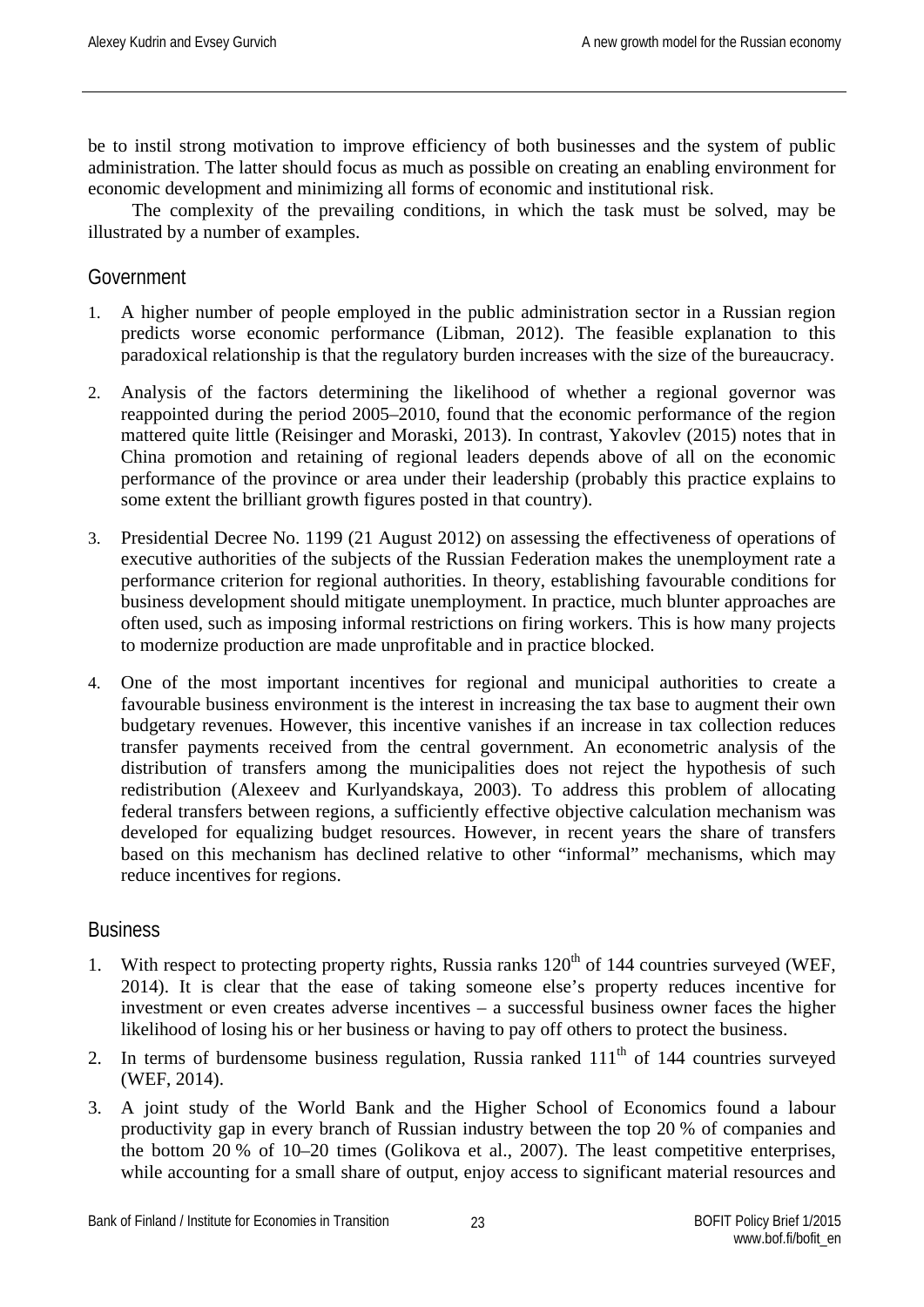labour. This confirms the wide existence of soft budget constraints in the Russian economy. The use of a large set of tools to help all enterprises survive can be described as "industrial paternalism."

4. On the level of innovation activity Russia lags not just behind advanced economies, but the emerging market economies as well (Table 7).<sup>[12](#page-24-0)</sup> This shows that Russian companies have very little incentive to improve efficiency.

| Country       | Share of organizations involved<br>in technological innovation | Aggregate level of<br>innovation activity |
|---------------|----------------------------------------------------------------|-------------------------------------------|
| Russia        | 9.1                                                            | 10.3                                      |
| <b>Brazil</b> | 41.2                                                           | 76.0                                      |
| Poland        | 16.2                                                           | 28.1                                      |
| Turkey        | 35.2                                                           | 51.4                                      |
| South Africa  | 65.4                                                           | 73.9                                      |

Table 7 Innovation indicators in 2012

Source: Indicators of innovation activity, 2014.

The fundamental nature of the tasks that need to be resolved to build a new model of economic growth ("model for stimulating growth"), implies there must be a profound change in economic policy and public administration, instilling in them strong incentives to improve efficiency. It is impossible to provide detailed proposals on all the problems in one article. Here, we merely point out general lines of action. Listed below are the key tasks required for implementing a model for stimulated growth.

It should be noted that concrete proposals have been prepared for practically all the lines of action, and their implementation could lead to serious progress.[13](#page-24-1) Moreover, substantial measures on many key issues have already been identified, some of which were to be performed already 1.5 to 2 years ago.<sup>[14](#page-24-2)</sup> However, the analysis reveals that they either have yet to be implemented, or have only been formally implemented. The need now is not to invent new measures, rather it is more important to understand why previous measures are not enforced or failed to achieve their intended result, and what needs to be done to make the proposed reforms work. Table 8 lists the critical objectives to be achieved in implementing a "model for stimulated growth," along with already proposed measures (right column).

Of course, one should not assume that the measures listed in the right-hand column of Table 8 are sufficient to achieve the listed objectives, they indicate the direction in which economic policy must be taken. What is important to note here is that most of these problems have been recognized and given priority, and ways to address them are under consideration. Unfortunately, most of these measures have not been implemented, unlike many measures that call for additional government spending or investment. Yet without improving the quality of public administration, implementation of publicly funded projects at best produce results that are limited in both scope and time.

<span id="page-24-0"></span> $12$  Russia has worse indicators of innovation activity not just in comparison to the countries listed in Table 7, but in comparison to all of about 50 developed and emerging market economies that are included in the source.  $\overline{a}$ 

<span id="page-24-2"></span><span id="page-24-1"></span><sup>&</sup>lt;sup>13</sup> Kudrin (2012), Gurvich (2013) and "Strategy 2020" (2013) were used in developing the listed measures.<br><sup>14</sup> Presidential Decree No. 596, "On long-term state economic policy" (7 May 2012). Presidential Decree No. 601 " the main directions of improving the system of public administration" (7 May 2012).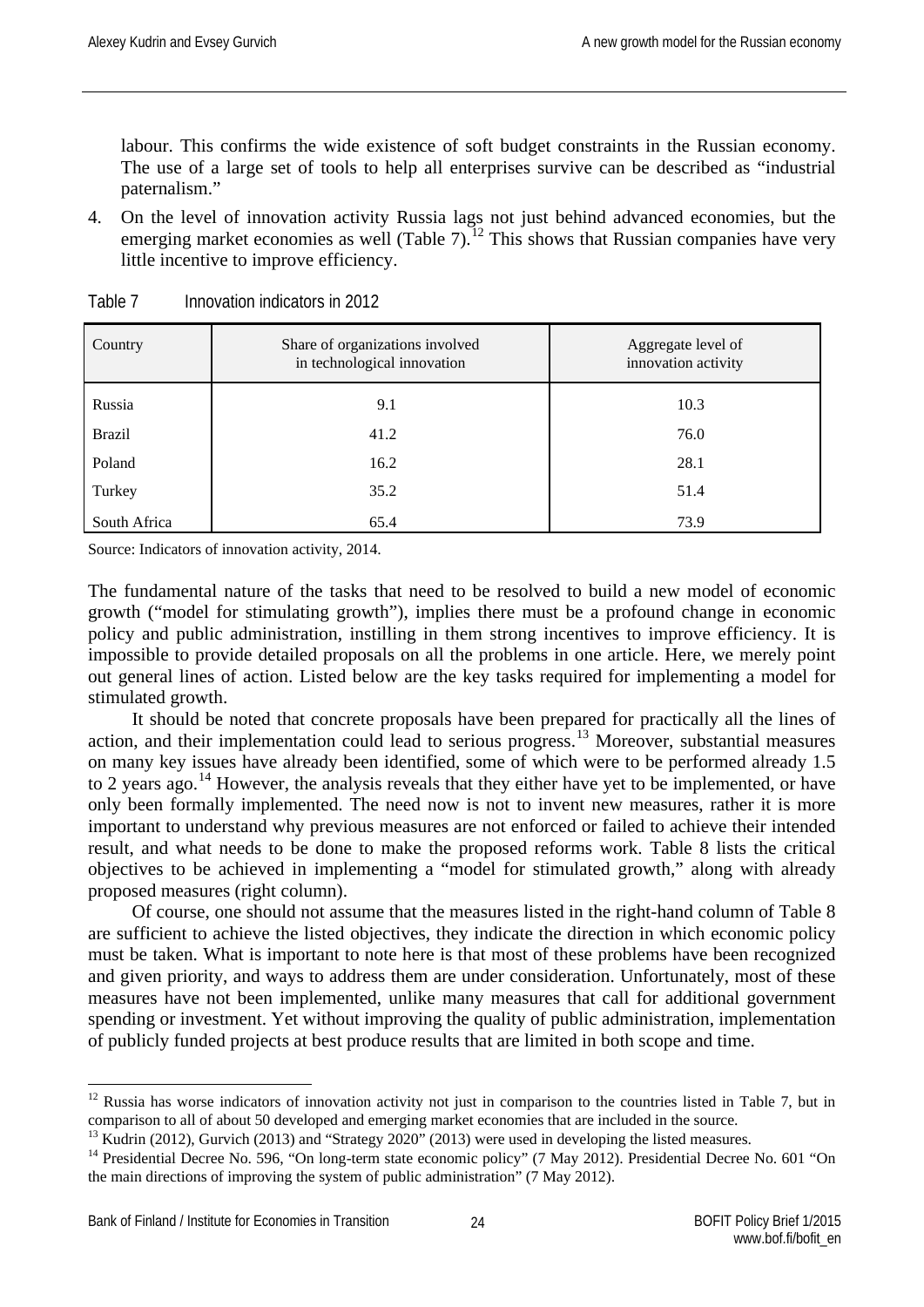| Table 8 | Objectives and measures for implementing the "model to stimulate growth" |  |  |
|---------|--------------------------------------------------------------------------|--|--|
|         |                                                                          |  |  |

| Objective                                                                                                                                                                      | Measures                                                                                                                                                                                                                                                                                                                                                                                                                                                                                                                                                                                                                                                                                                                                                                                                                                                                                                                                                                                                       |
|--------------------------------------------------------------------------------------------------------------------------------------------------------------------------------|----------------------------------------------------------------------------------------------------------------------------------------------------------------------------------------------------------------------------------------------------------------------------------------------------------------------------------------------------------------------------------------------------------------------------------------------------------------------------------------------------------------------------------------------------------------------------------------------------------------------------------------------------------------------------------------------------------------------------------------------------------------------------------------------------------------------------------------------------------------------------------------------------------------------------------------------------------------------------------------------------------------|
| Radical reduction in the size of the<br>non-market sector, including state-<br>owned enterprises and quasi-state<br>companies primarily motivated by<br>non-market objectives. | 1) Prepare and implement by 1 December 2012 programs to divest non-core<br>assets of companies, where the federal government holds a stake greater than<br>50 % (Presidential Decree No. 596).<br>Provide by 1 March 2013 an effectiveness analysis of the work of<br>2)<br>"consolidated" state companies (Presidential Decree No. 596).<br>Implement the privatization program. (The federal budget act called for<br>3)<br>privatization sales of 728 billion rubles in 2012-2013, while actual revenues<br>from privatization sales were only 86 billion rubles).<br>Complete by 2016 the state exit from companies not in the commodity sector<br>4)<br>and unrelated to natural monopolies or defence (Presidential Decree No. 596).<br>Restrict companies with predominantly state participation from acquisition of<br>5)<br>shares and interests in businesses (Presidential Decree No. 596).<br>Reduce politically or non-commercially motivated government assignments<br>6)<br>to state companies. |
| Motivate heads of government<br>agencies and regions to support<br>economic growth                                                                                             | By 1 September 2012 present a draft presidential decree that provides for the<br>introduction of performance assessments of heads of federal executive bodies and<br>subjects of the Russian Federation on the basis of qualitative and quantitative<br>indicators of improvement in the investment climate (Presidential Decree No.<br>596).                                                                                                                                                                                                                                                                                                                                                                                                                                                                                                                                                                                                                                                                  |
| Prepare a system of feedback when<br>evaluating the activities of regional<br>and local government authorities                                                                 | By 1 September 2012, submit to the Duma draft federal legislation on<br>1)<br>extending the list of elective municipal posts (Presidential Decree No. 601).<br>By 1 January 2013 enter changes into federal legislation enabling the<br>2)<br>preparation of criteria and methods for citizens to assess (also using<br>telecommunication networks and information technology) the management<br>effectiveness of leaders of territorial bodies of federal executive bodies; their<br>structural units; local government agencies (Presidential Decree No. 601).                                                                                                                                                                                                                                                                                                                                                                                                                                               |
| Redirect some authority and<br>budgetary resources in favour of<br>regions, while strengthening local<br>self-governance                                                       | Dramatically reduce federal influence on activities of subnational authorities:<br>- Increase fiscal autonomy at each level of government;<br>- Restore conditions for local government;<br>- Strengthen the role of inter-regional competition as an incentive for economic<br>growth. (Strategy 2020, 2013. Chapter 23).                                                                                                                                                                                                                                                                                                                                                                                                                                                                                                                                                                                                                                                                                     |
| Eliminate the disincentive effect of<br>allocation mechanisms in inter-<br>budgetary transfers                                                                                 | 1) Increase the share of objectively calculated subsidies for equalizing budget<br>resources.<br>2)<br>Gradually move to an objective method of distributing transfers to<br>municipalities.                                                                                                                                                                                                                                                                                                                                                                                                                                                                                                                                                                                                                                                                                                                                                                                                                   |
| Improve protection of property<br>rights                                                                                                                                       | Submit by 1 October 2012 proposals on implementation of the principle of<br>1)<br>independence and objectivity in judicial rulings (Presidential Decree<br>No. 596).<br>Amend by 1 December 2012 federal legislation to eliminate the possibility of<br>2)<br>resolving commercial disputes through criminal prosecution (Presidential<br>Decree No. 596).                                                                                                                                                                                                                                                                                                                                                                                                                                                                                                                                                                                                                                                     |
| Reduce administrative control of<br>business operations                                                                                                                        | By 1 January 2013 replace excessive and/or ineffective state administrative<br>1)<br>and control mechanisms in certain industries with alternative market<br>mechanisms such as insurance responsibilities (Presidential Decree No. 601).<br>Introduce the principle of "presumption of innocence" for businesses and<br>2)<br>move away from control of executive authority to compensatory damage<br>decisions based on civil legislation (Strategy 2020, 2013, Chapter 18).                                                                                                                                                                                                                                                                                                                                                                                                                                                                                                                                 |
| Assess the effectiveness of existing<br>development institutes and reform<br>them if needed                                                                                    | Their activities have recently been scattered across a range of fragmental projects,<br>some not directly related with innovation (Presidential address to the Federal<br>Assembly, 2013).                                                                                                                                                                                                                                                                                                                                                                                                                                                                                                                                                                                                                                                                                                                                                                                                                     |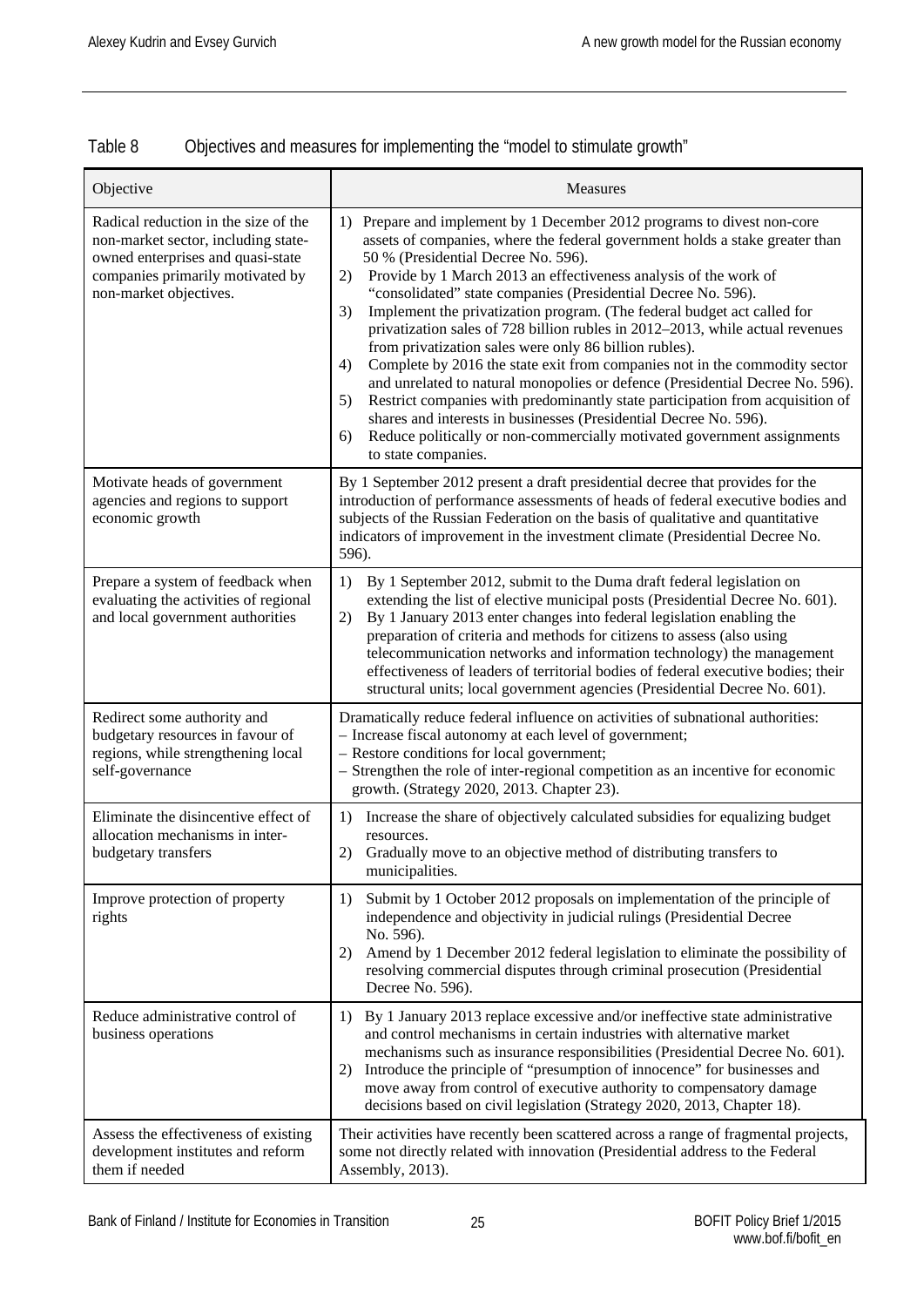| Increase competition in domestic<br>markets                                               | Increase the regulatory muscle of the FAS (Federal Antimonopoly Service) by<br>1)<br>focusing its activities on elimination of barriers to market entry and fighting<br>against large corporate monopolies.<br>Continue with reforms of natural monopolies.<br>2)                                                                                                                                                                                                                                                                                                                  |
|-------------------------------------------------------------------------------------------|------------------------------------------------------------------------------------------------------------------------------------------------------------------------------------------------------------------------------------------------------------------------------------------------------------------------------------------------------------------------------------------------------------------------------------------------------------------------------------------------------------------------------------------------------------------------------------|
| Dismantle the existing system of<br>soft budget constraints ("industrial<br>paternalism") | End state support of inefficient businesses, eliminate barriers to exit for insolvent<br>companies.                                                                                                                                                                                                                                                                                                                                                                                                                                                                                |
| Eliminate the paternalistic social<br>policy                                              | Among others, improve targeting of social support, it must be granted according to<br>needs-based criteria. (Presidential budget address for 2014–2016. *)                                                                                                                                                                                                                                                                                                                                                                                                                         |
| Improve economical use of state<br>funds                                                  | 1)<br>Ensure that from 2013 onwards there are mandatory public technology and<br>price audits of all major public investment projects with government<br>participation (Presidential Decree No. 596).<br>By 1 June 2012 prepare a report on implementation of measures to organize<br>2)<br>public hearings on federal, regional and municipal purchases of more than 1<br>billion rubles (Presidential Decree No. 596).                                                                                                                                                           |
| Increase competition for government<br>contracts and public procurements                  | By December 2012, establish mechanisms to attract foreign entities possessing<br>modern technology to participate in highway construction tenders (Presidential<br>Decree No. 596).                                                                                                                                                                                                                                                                                                                                                                                                |
| Undertake further reforms of various<br>budgetary sectors                                 | Reforms of education, health care, law enforcement agencies, etc.                                                                                                                                                                                                                                                                                                                                                                                                                                                                                                                  |
| Increase the overall effectiveness of<br>budget expenditures                              | The president's budget address on fiscal policy for 2014–2016 highlighted several<br>key provisions in optimizing federal spending, notably:<br>- Ensuring the long-term stability of the pension system to allow for a phased<br>reduction in transfers from the federal budget to the Pension Fund;<br>- Optimization of public procurements;<br>- Optimization of the budget framework and the number of civil servants.<br>Such changes should be undertaken only after thorough preparation, and should<br>be seen as part of reforms to boost public sector work efficiency. |

\* President's budget address on fiscal policy for 2014–2016. www.kremlin.ru/acts/18332.

As an example, here is the proposed reform of the law enforcement system, prepared by the Institute for the Rule of Law (2013) for the Committee of Civil Initiatives.

A diagnostic analysis performed by the Institute for the Rule of Law identified the following sources of the on-going degradation in the quality of Russian law enforcement functions:

- Excessive centralization of law enforcement agencies;
- Predominance of vertical hierarchical coordination;
- Multiple parallel management silos;
- A centralized management arrangement that continues to rely on quantitative indicators in assessing staff performance;
- Lack of external controls, connections to local communities and civil authorities.

The proposed approach to reforming law enforcement agencies focuses on three main areas:

- a) Optimizing the management structures of law enforcement agencies;
- b) Releasing them from non-core functions, thereby reducing their number;
- c) Reforming systems of evaluation and oversight of law enforcement agencies.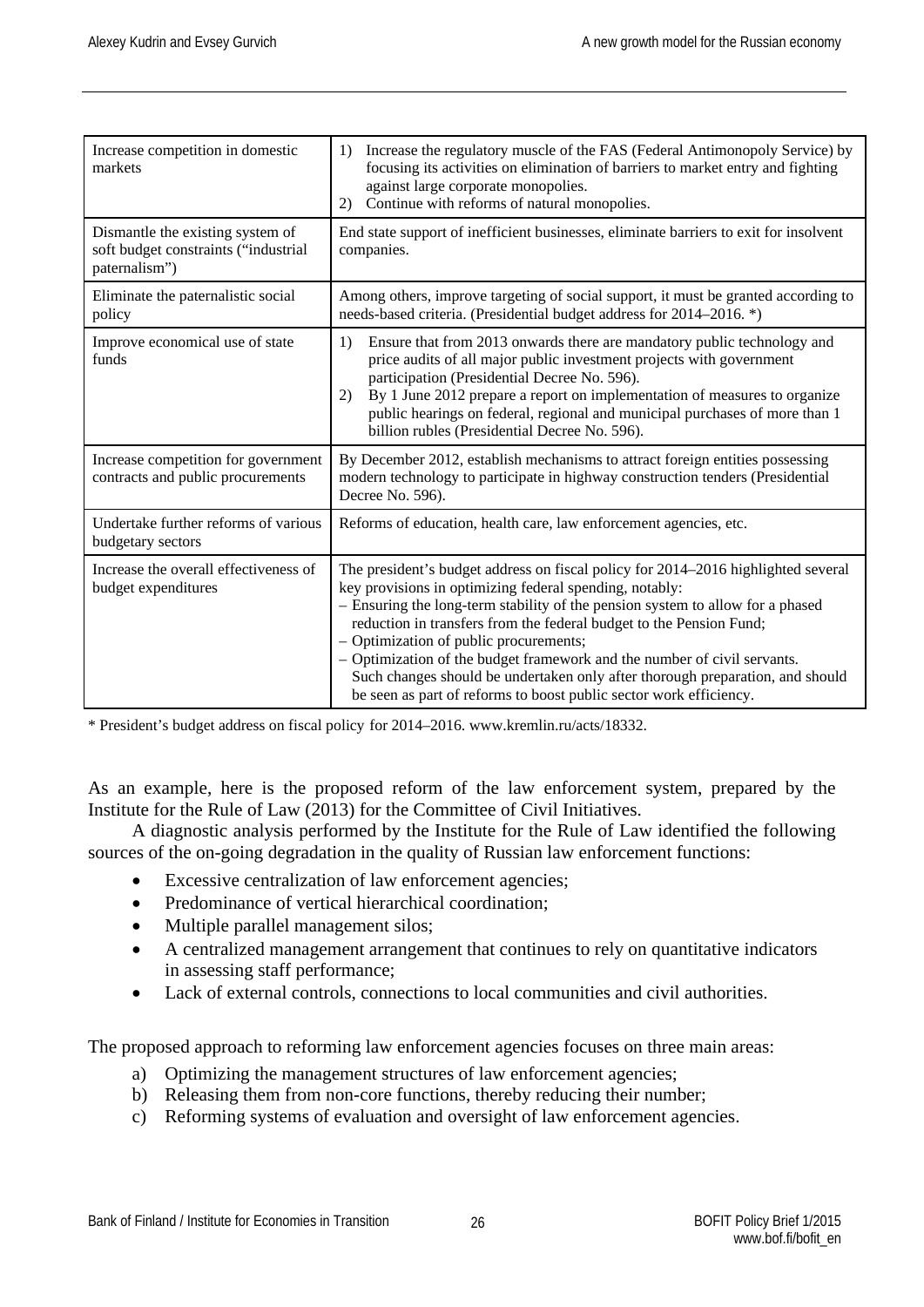A key step of the proposed reform is to establish three tiers of law enforcement: federal, regional and municipal levels, each with their own respective authority, responsibilities and accountability.

The overall concept offers a system of interrelated measures targeting law enforcement personnel to address the identified problems, while maintaining all the necessary functions of law enforcement and performance of its duties.

An example of a task requiring a set of complementary measures might serve halting the falling trend in profitability as a share GDP. This is especially difficult in the face of a shrinking labour force that puts additional upward pressure on wages. First, eliminate excess employment where it exists. Second, if possible, increase the labour supply. Third, try to prevent wage creep that is out of line with productivity gains. Our analysis reveals areas where we might make headway:

- a) The number of people employed in the public sector is clearly excessive (measured in terms of public employees per 1,000 of population, Russia surpasses both developed countries and emerging economies);
- b) Recent years witnessed sharp wage increases in certain branches of the public sector, which then spread to the entire economy; and
- c) The retirement age in Russia is practically the lowest among all comparable countries.

On this basis, we propose the following measures:

- Denial of public sector wage hikes not linked to increased productivity;
- Optimization of the number of public sector employees;
- Transition away from fighting against unemployment (the size of which is unlikely to become significant) to fighting for greater competitiveness;
- Increased mobility and expansion of retraining programs for the labour force;
- Improved regulatory mechanisms for migration to attract workers necessary for labour markets; and
- A gradual increase in the retirement age.

It is necessary to restore investor confidence in macroeconomic stability of the Russian economy and political commitment to institutional change. Overhanging both sets of concerns, among others, are the long-term problems of the pension system. Their severity is determined, first, by the longdiscussed changes in the pension system entering into force in 2015 that fail to address the issue of an ageing population, and second, by the two-year freeze of the funded pillar of the system, which has further aggravated long-term imbalances. Investors are well aware that without strong measures to correct pension problems now, they have to be addressed in the future through raising taxes, which will further reduce their incentives to invest in the Russian economy. Concrete approaches for effective pension reforms have been pointed out in numerous publications (see e.g. Strategy 2020, 2013; Kudrin and Gurvich, 2012; Gurvich, 2011).

Building confidence in government actions will lengthen the decision-making horizons of both business and citizens. However, the authorities must avoid inconsistency that arises when announced measures are cancelled or revised on short notice.

It is particularly important to restore investor confidence in the prospects for improving the operating conditions for businesses in Russia. As a general principle, for example, we could declare a long-term moratorium on deterioration of the business environment. If absolutely necessary, we can accept changes that have indirect negative consequences for the business environment, but this should be offset by other measures that provide substantial benefits for business.

It is important to reinforce previously established trends, particularly transfers to Russia of advanced technology. This is recognized as the most effective way to increase productivity for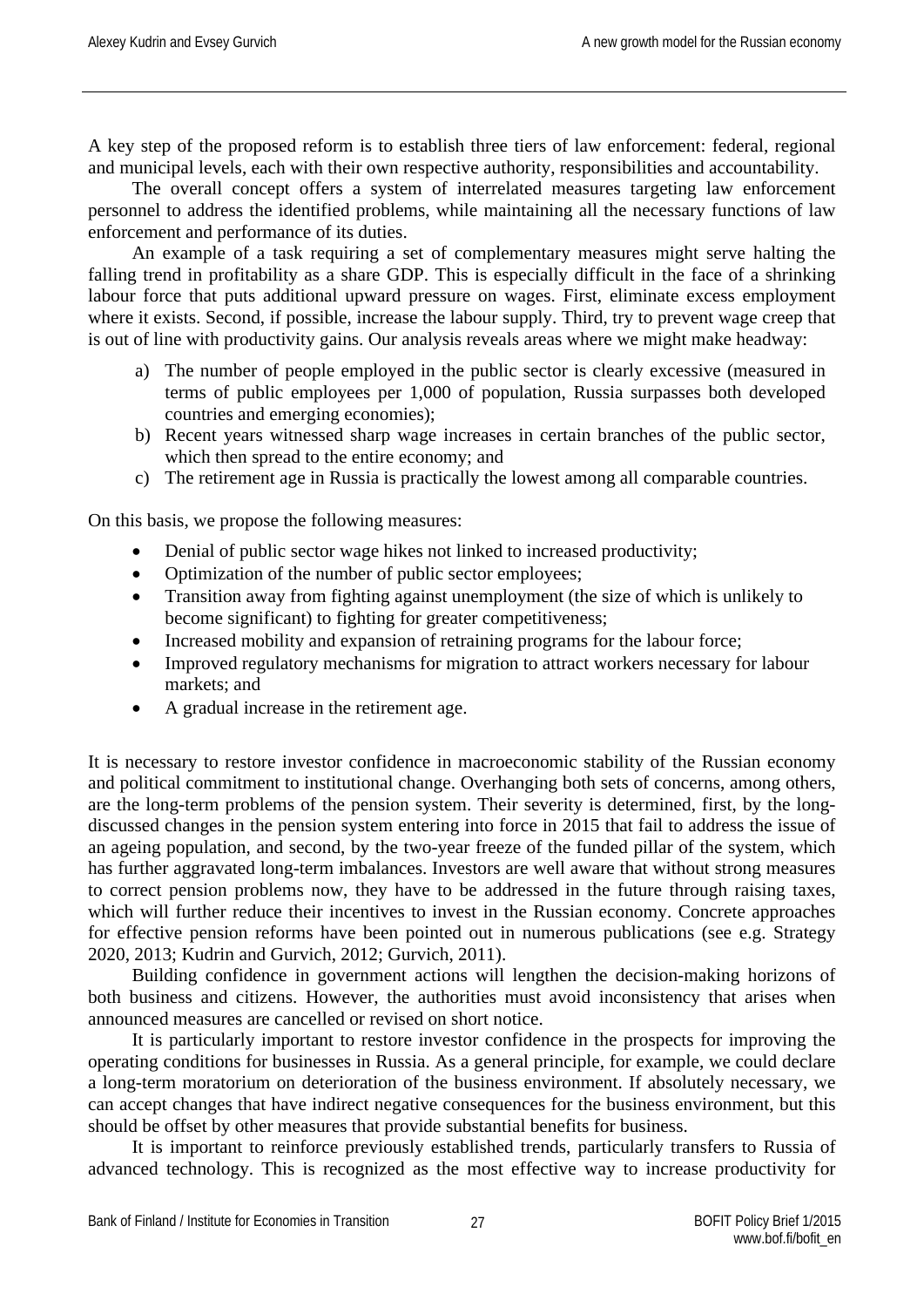countries at our level of development. Moreover, we should concede from the start that no country is capable of recreating all technologies on its own and acknowledge that the aggregate spending of the top 10 countries in the world in terms of R&D is 30 times greater than what Russia spends (in PPP terms).

As noted above, establishing a new growth model will require a significant change in the ways both executive authorities and business operate. In the initial stage, however, the government has to take the lead to:

- Create a new system of incentives within the system of public administration;
- Begin formation of a true market environment for business;
- Demonstrate by example how to approach cost-cutting and improve operational efficiency.

The solution of tasks in Table 8 would constitute a major step towards building a new growth model that does not depend on inflows of external resources. Effective incentives create demand for companies to innovate (met in part by importing advanced equipment and in part through internal R&D efforts). Improving the effectiveness of budget expenditures will allow the state to meet its obligations without increasing the tax burden, while reducing production costs will increase both profits and wages, boosting demand and creating opportunities for further technological modernization. The potential for accelerating growth of the Russian economy through the implementation of the proposed plan is very great.

The direct losses from inefficient anti-monopoly policy are no less than 2.5 % of GDP (Russian Presidential Academy of National Economy and Public Administration, 2012). There are also significant gains associated with redistribution of resources to more efficient production by eliminating soft budgetary constraints. It has been estimated that optimization of resource allocation could improve total factor productivity by 30–50 % in China, and 40–60 % in India (Hsieh and Klenow, 2009). The potential benefit should be no less in Russia's case. It has been estimated that the additional growth potential of Russian GDP from successfully implemented structural reforms (regulation of goods markets, labour markets, taxation and the pension system) would amount to 6 % over five years and 13 % over ten years (Bouis, Duval, 2011). There are huge potential budget savings: for example, estimated losses in state procurement amount to 1 trillion rubles a year. Rather than piecemeal implementation of individual measures, such instances require vigorous pursuit of a broad program of coherent and complementary reforms. For example, it is impossible to achieve a positive effect of reforms without adequate protection of property (Christiansen et al., 2009). The worst thing you can do is to cut off all production support, while maintaining pressure on businesses and burdensome government regulation.

Our proposed path to implementation of a new growth model is difficult. It will require great political will, including the carrying through of unpopular reforms. We are convinced, however, that there is no alternative course.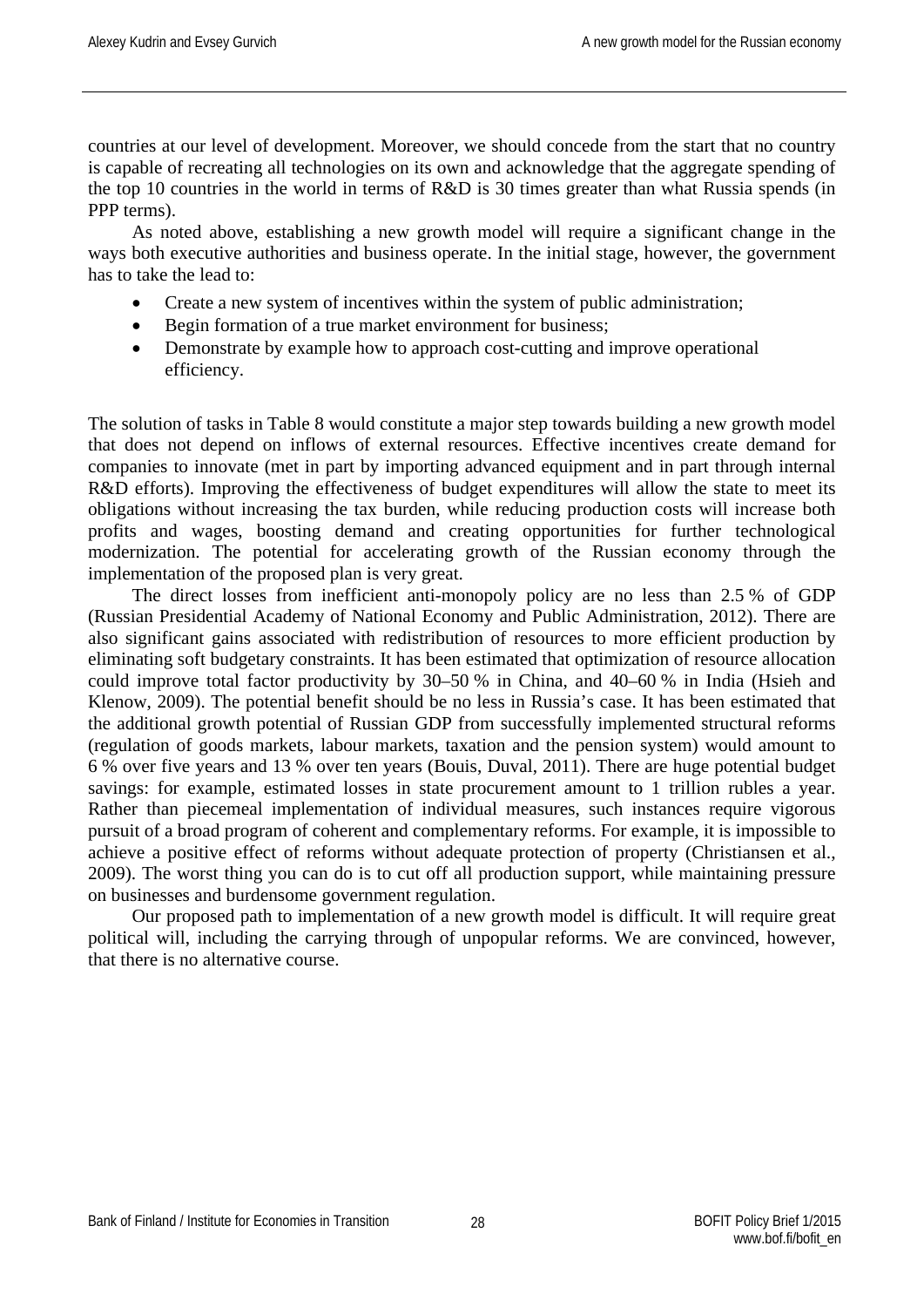# <span id="page-29-0"></span>**Conclusions**

- 1. Russia's economic growth model has been based on transforming oil and gas windfall (that exceeded \$2 trillion in the period 2000–2013) into domestic demand. It allowed rapid growth of output, record increases in wages across all sectors and social transfers, as well as enhanced macroeconomic stability. However, business strategies focused on increasing output, while improving efficiency became a distant afterthought.
- 2. We should not count for the return anytime soon of the ideal conditions that made possible the emergence of an economic model based on imported growth. In the same vein, it is impossible to escape from economic stagnation without adopting of a new growth model.
- 3. Our economic problems are chronic in nature and cannot be solved by separate measures such as easing monetary or fiscal policy. The causes of these problems lie in a weak market environment dominated by state-owned enterprises and quasi-state companies with perverse incentives that operate counter to conventional market logic and enjoy "informal" relationships with the state.
- 4. Measures currently under discussion or being implemented do not correspond to the scale of the problems facing the Russian economy today. Most involve increasing domestic demand in one way or another so as to briefly extend the life of our old growth model. They do not contribute to the formation of the new model.
- 5. The gist of the new growth model should be to create strong incentives to improve efficiency of business and the system of public administration. This requires a radical easing of the regulatory burden and greater protection of property rights. There should be a firm and equal market responsibility of all companies for the results of their activities regardless of their form of ownership, as well as an abandoning of "industrial paternalism."
- 6. A number of essential steps in creating a new growth model have been presented in presidential decrees and other regulatory documents. Unfortunately, most of them are not implemented, or are implemented only nominally, unlike decisions that are taken actively to finance various kinds of public projects.
- 7. The potential for accelerating growth of the Russian economy through the proposed program is very large, but it requires vigorous, orchestrated implementation of a constellation of reforms, not just a limited set of individual measures.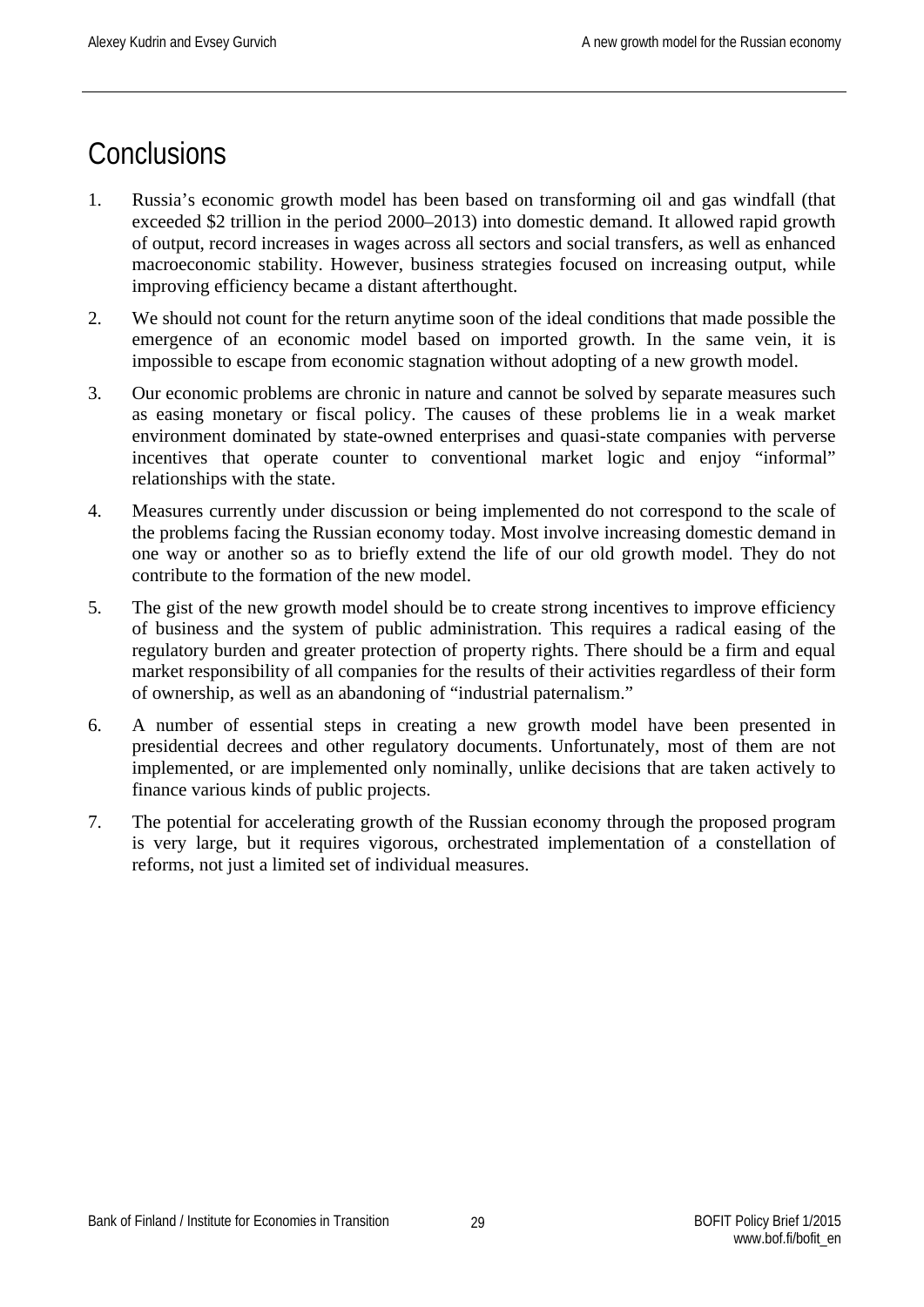#### <span id="page-30-0"></span>References

- Aghion, P. and E. Bessonova (2006). On Entry and Growth: Theory and Evidence. Revue de l'OFCE, 2006/3, No. 97 bis.
- Alexeev, M. and G. Kurlyandskaya (2003). Fiscal federalism and incentives in a Russian region. *Journal of Comparative Economics*, 31(1), pp. 20–33.
- Bartel, A. and A. Harrison (1999). Ownership versus environment: Why are public sector firms inefficient? NBER Working Paper 7043.
- Beck, T. and L. Laeven (2006). Institution Building and Growth in Transition Economies. *Journal of Economic Growth*, 11(2), pp. 157–186.
- Bessonova, E. V. (2010). Влияние внутренней конкуренции и иностранных инвестиций на эффективность российских промышленных предприятий. *Прикладная эконометрика* № 1. С. 106–127. [The Impact of Internal Competition and Foreign Investment on the Efficiency of Russian Industrial Enterprises. *Prikladnaya Ekonometrika* No. 1, pp. 106–127.]
- Bogetic, Z. and O. Olusi (2013). Drivers of firm-level productivity in Russia's manufacturing sector. World Bank Policy Research Working Paper WPS6572.
- Bouis, R. and R. Duval (2011). Raising potential growth after the crisis: A quantitative assessment of the potential gains from various structural reforms in the OECD Area and beyond. OECD Working Papers No. 835.
- BP (2014). BP Statistical Review of World Energy, 2014.
- Brixiová, Z. and A. Bulír (2002). Growth Slowdown under Central Planning: A Model of Poor Incentives. William Davidson Institute Working Paper 448.
- Christiansen, L., M. Schindler and T. Tressel (2009). Growth and Structural Reforms: A New Assessment. IMF Working Paper WP/09/284.
- Davis, J. M., R. Ossowski and A. Fedelino (2003). *Fiscal Policy Formulation and Implementation in Oil-Producing Countries.* IMF: Washington, D.C.
- De Rosa, D. and M. Iootty (2012). Are natural resources cursed? An investigation of the dynamic effects of resource dependence on institutional quality. World Bank Policy Research Working Paper 6151.
- Dobrynskaya, V. and E. Turkisch (2010). Economic diversification and Dutch disease in Russia. *Post-Communist Economies*, 22(3), pp. 283–302.
- Easterly, W. and S. Fischer (1994). The Soviet economic decline: Historical and republican data. World Bank Policy Research Working Paper 1284.
- Fatas, A. and I. Mihov (2009). Macroeconomic Policy: Does It Matter for Growth? The Role of Volatility. Commission on Growth and Development, Working Paper No. 48.
- Golikova V., K. Gonchar, B. Kuznetsov et al. (2007). *Российская промышленность на перепутье.* М.: ГУ–ВШЭ. [*Russian industry at the crossroads.* Moscow: SU-HSE.]
- González, A., L. Iacovone and H. Subhash (2013). Russian volatility: Obstacle to firm survival and diversification. World Bank Policy Research Working Paper 6605.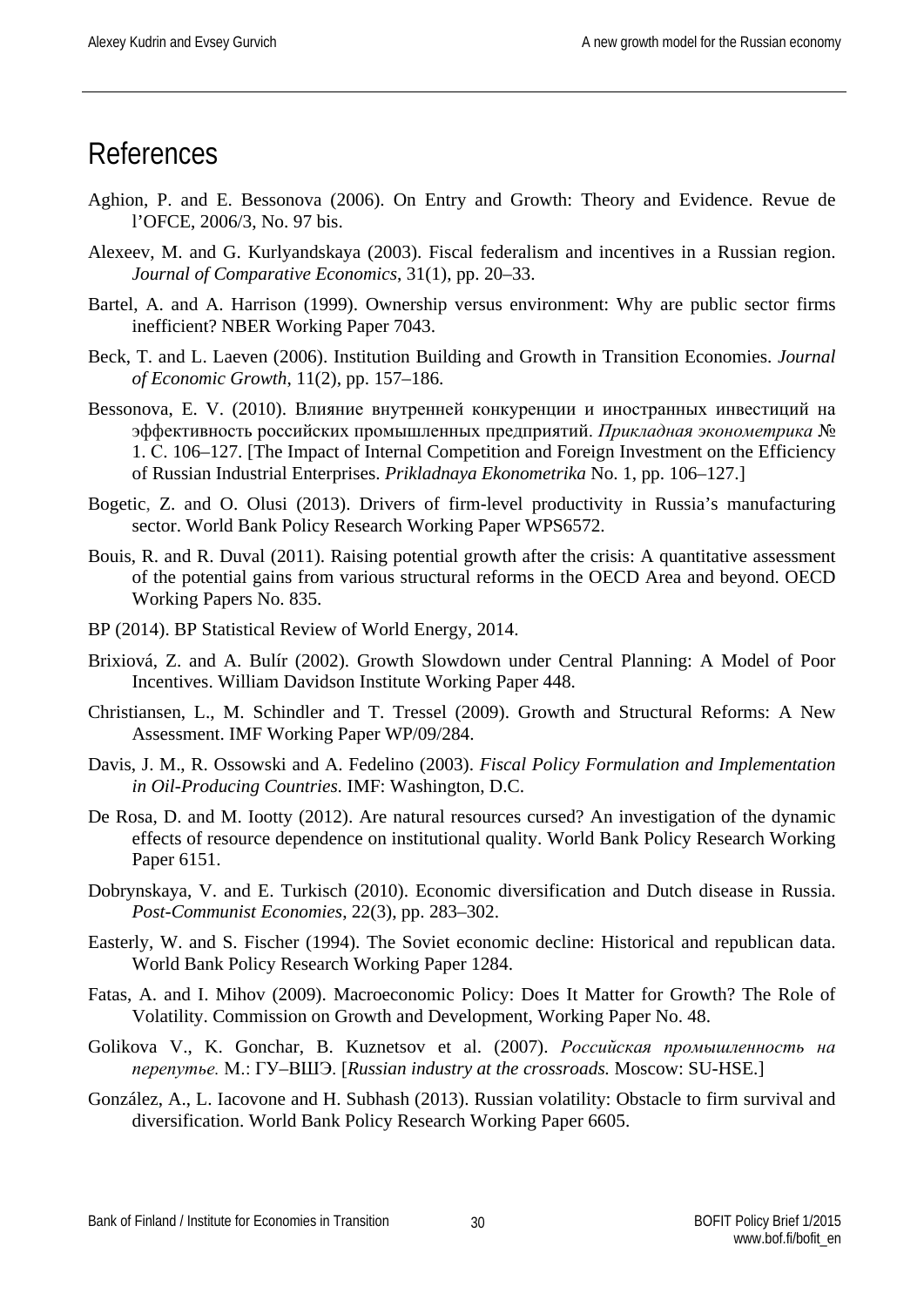- Gurvich, E. (2010). Нефтегазовая рента в российской экономике. Вопросы экономики № 11. С. 4–24. [Natural Rent in the Russian Oil and Gas Sector. *Voprosy Ekonomiki* No. 11, pp. 4– 24.]
- Gurvich, E. (2011). Принципы новой пенсионной реформы. *Вопросы экономики* № 4. С. 4–31. [A Roadmap for the New Pension Reform. *Voprosy Ekonomiki* No. 4, pp. 4–31.]
- Gurvich, E. (2013). Долгосрочные перспективы российской экономики. Экономическая политика № 3, С. 7–32. [Long-term development prospects for the Russian economy. *Ekonomicheskaya Politika* No. 3, pp. 7–32.]
- Gurvich, E. and I. Prilepskiy (2013). Как обеспечить внешнюю устойчивость российской экономики. *Вопросы экономики*. С. 4–39. [How to secure external sustainability for the Russian Economy. *Voprosy Ekonomiki* No. 9, pp. 4–39.]
- Hallward-Driemeier, M. (2009). Who survives? The impact of corruption, competition and property rights across firms. World Bank Policy Research Working Paper 5084.
- Hansen P. (2003) The Rise and Fall of the Soviet Economy, Pearson Education Limited.
- [Hsieh](http://qje.oxfordjournals.org/search?author1=Chang-Tai+Hsieh&sortspec=date&submit=Submit) C.-T., [Klenow](http://qje.oxfordjournals.org/search?author1=Peter+J.+Klenow&sortspec=date&submit=Submit) P. (2009). Misallocation and Manufacturing TFP in China and India // The Quarterly Journal of Economics. Vol. 124, No 4. P. 1403–1448.
- Hsieh, C.-T. and P. Klenow (2009). Misallocation and Manufacturing TFP in China and India. *Quarterly Journal of Economics*, 124(4), pp. 1403–1448.
- IMF (2014). World Economic Outlook, October 2014. Washington, D.C.
- Indicators of innovation activity (2014). Higher School of Economics, available at http://www.hse.ru/primarydata/ii2014
- Ito, K. (2008). Oil Price and Macroeconomy in Russia. *Economics Bulletin*, 17(17), pp. 1–9.
- Jacks, D. (2013). From Boom to Bust: A Typology of Real Commodity Prices in the Long Run. NBER Working Paper No. 18874.
- Karas A., K. Schoors and L. Weill (2008). Are Private Banks More Efficient than Public Banks? Evidence from Russia. BOFIT Discussion Papers 3/2008.
- Korhonen, I. and S. Ledyaeva (2010). Trade Linkages and Macroeconomic Effects of the Price of Oil. *Energy Economics*, 32(4), pp. 848–856.
- Kornai, I. (1990). *Дефицит*. М.: Наука. [*The Economics of Shortage.* Moscow: Nauka.]
- Kuboniwa, M. (2012). Diagnosing the 'Russian Disease': Growth and Structure of the Russian Economy. *Comparative Economic Studies*, 54(1), pp. 121–148. Institute of Economic Research, Hitotsubashi University, Japan.
- Kudrin, A. (2006). Стабилизационный фонд: зарубежный и российский опыт. *Вопросы экономики* № 2. С. 28–45. [The Stabilisation Fund: Lessons from Russia and Abroad, *Voprosy Ekonomiki* No. 2, pp. 28–45.]
- Kudrin, A. L. (2012). Чего мы ждем от нового правительства. *Экономическая политика* № 2. С. 5972. [What we expect from the new government. *Ekonomicheskaya Politika* No. 2, pp. 59–72.]
- Kudrin A. (2013). Влияние доходов от экспорта нефтегазовых ресурсов на денежнокредитную политику России. *Вопросы экономики*. № 3. С. 4–19. [The Influence of Oil and Gas Exports on Russia's Monetary Policy. *Voprosy Ekonomiki* No. 3, pp. 4–19.]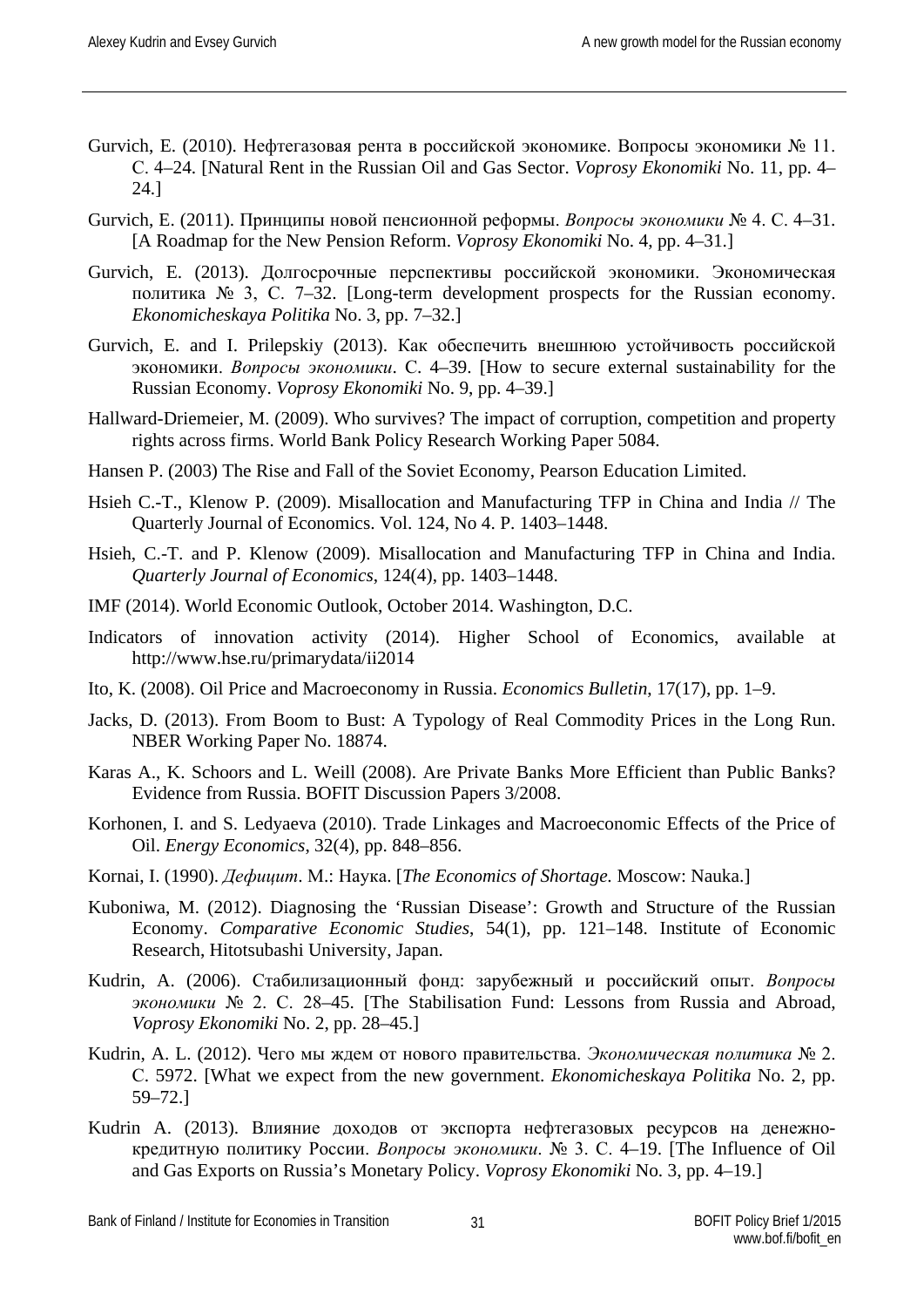- Kudrin, A. and E. Gurvich (2012). Старение населения и угроза бюджетного кризиса. *Вопросы экономики* № 3. С. 52–79. [The aging population and threat of a budget crisis. *Voprosy Ekonomiki* No. 3, pp. 52–79.]
- Libman, A. (2012). Democracy, size of bureaucracy, and economic growth: Evidence from Russian regions. *Empirical Economics*, 43(3), pp. 1321–1352.
- Morozumi, A. and F. Veiga (2014). Public Spending and Growth: The Role of Institutions. NIPE Working Papers 11/2014.
- OECD (2014). Economic Outlook No. 95 May 2014: Long-term Baseline Projections.
- Oomes, N. and K. Kalcheva (2007). Diagnosing Dutch Disease: Does Russia Have the Symptoms? IMF Working Paper WP/07/102.
- Ospina, S. and M. Schiffbauer (2010). Competition and Firm Productivity: Evidence from Firm-Level Data. IMF Working Paper WP/10/67.
- Ponomarenko, A. N. (2002). Ретроспективные национальные счета России, 1961–1990. Москва. Russia's National Accounts in Retrospect, 1961–1990. Moscow.
- Rautava, J. (2013). Oil Prices, Excess Uncertainty and Trend Growth: A Forecasting Model for Russia's Economy. *Focus on European Economic Integration*, Q4/13, pp. 77–87.
- Reisinger, W. and B. Moraski (2013). Deference or Governance? A Survival Analysis of Russia's Governors under Presidential Control. In *Russia's Regions and Comparative Subnational Politics*, W. Reisinger (ed.), London: Routledge, pp. 40–62.
- Research Institute for the Rule of Law (2013). Правоохранительная деятельность в России: структура, функционирование, пути реформирования. Санкт-Петербург. [Law enforcement activity in Russia: Its structure, functioning and the path to reform. St. Petersburg.]
- Rodrik, D. (2010). Diagnostics before prescription. *Journal of Economic Perspectives*, 243, pp. 33–44.
- Russian Presidential Academy of National Economy and Public Administration, RANEPA (2012). Последствия слабой конкуренции: количественные оценки и выводы для политики. Экономическая политика. № 6. С. 5–53. The consequences of weak competition: Quantitative assessments and implications for policymakers (think tank report), *Ekonomicheskaya Politika* No. 6, pp. 5–53.
- Shafiee, S. and E. Topal (2010). A Long-term View of Worldwide Fossil Fuel Prices. *Applied Energy*, 87(3), pp. 988–1000.
- Sharafutdinova, G. and G. Kisunko (2014). Governors and governing institutions: A comparative study of state-business relations in Russia's regions. World Bank Policy Research Working Paper 7038.
- Strategy 2020 (2013). Новая модель роста новая социальная политика. Т. 1–2. М.: Дело. [Strategy 2020: New growth model – new social policy. Vol. 1–2. Moscow: Delo.]
- Suni, P. (2007). *Oil Prices and the Russian Economy: Some Simulation Studies with NiGEM.* Helsinki: ETLA, The Research Institute of the Finnish Economy.
- Vahabi, M. (2012). Soft Budget Constraint and the Parastatal Sector. MPRA Paper No. 37926.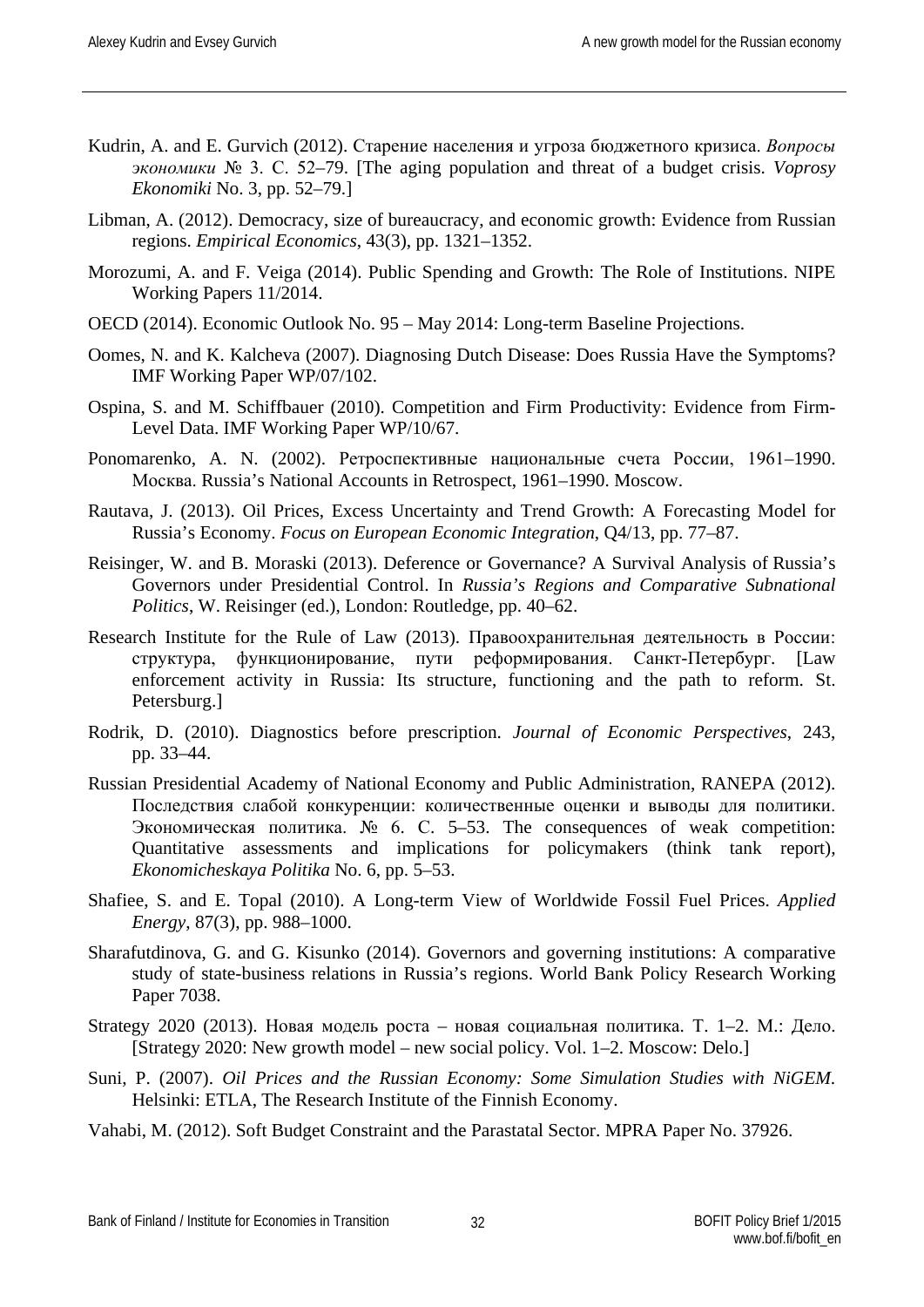Wang, M., M.O. Rieger and T. Hens (2010). How Time Preferences Differ: Evidence from 45 Countries. Swiss Finance Institute Research Paper No. 09–47.

Warner, A. (2014). Public Investment as an Engine of Growth. IMF Working Paper WP/14/148.

World Bank (2014). Russia Economic Report No. 31. Washington D.C.

World Bank (2015). Commodities Price Forecast, January 22, 2015.

World Economic Forum (2014). The Global Competitiveness Report 2014–2015, WEF.

Yakovlev A. (2015). Стимулы в системе государственного управления и экономический рост: опыт СССР, Китая и России. *Общество и экономика* № 1 [в печати]*.* [Incentives in the system of public administration and economic growth: The experiences of the USSR, China and Russia. *Obshchestvo i Ekonomika* No. 1 (forthcoming)].